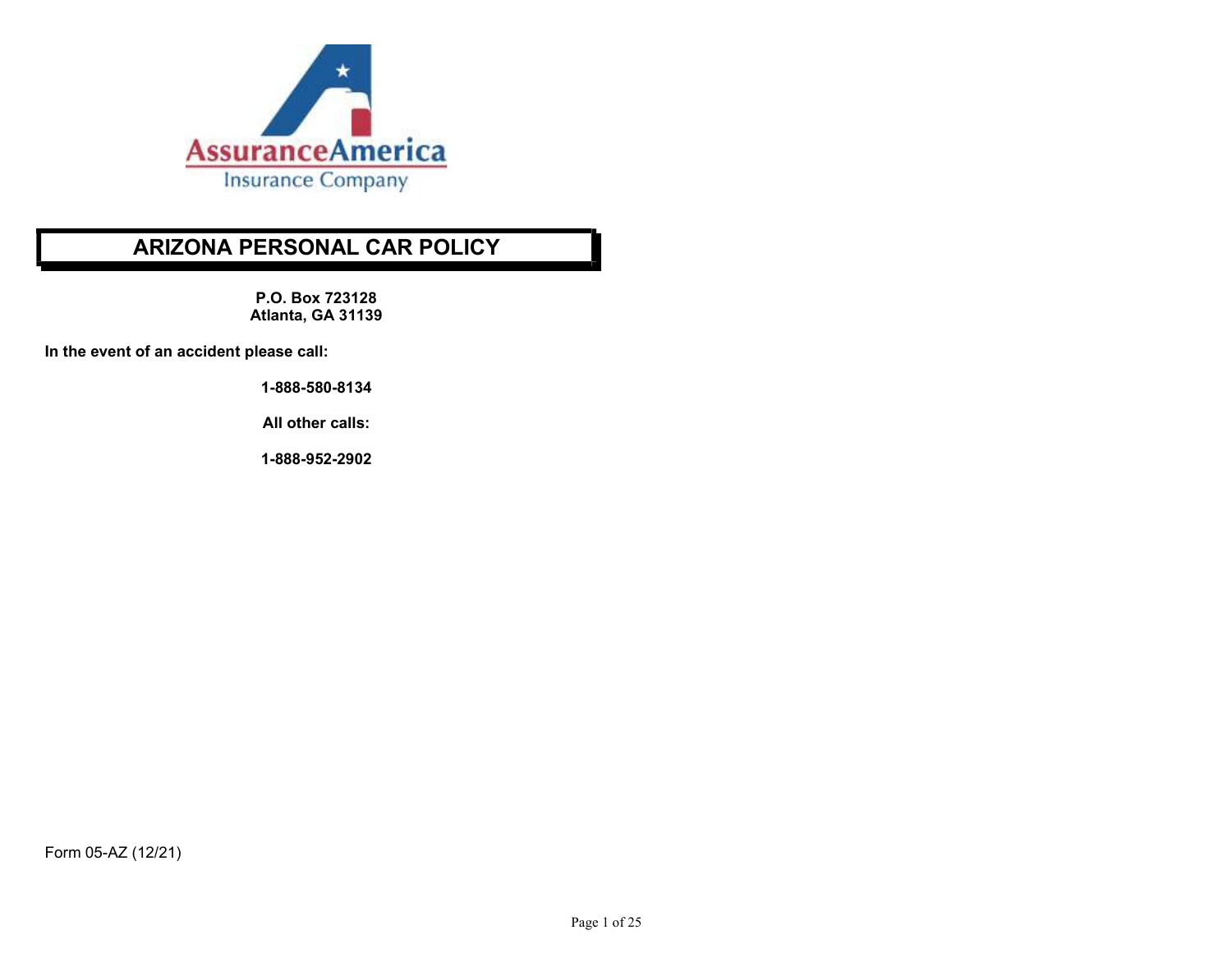# TABLE OF CONTENTS

#### INSURING AGREEMENT

### DEFINITIONS

#### PART I - LIABILITY TO OTHERS

Insuring Agreement Additional Definition for Part I Only Additional Payments **Exclusions** Limits of Liability Out of State Insurance Other Insurance Financial Responsibility Laws

#### PART II - MEDICAL PAYMENTS

Insuring Agreement Additional Terms for Part II Additional Definitions For Part II Only Exclusions Limits of Liability Other Insurance Payment of Benefits

### PART III – UNINSURED/UNDERINSURED MOTORISTS

Insuring Agreements Additional Terms for Part III Additional Definitions for Part III Only **Exclusions** Limits of Liability Other Insurance Arbitration

#### PART IV - CAR DAMAGE COVERAGE

Insuring Agreement Towing and Labor Coverage Loss of Use Coverage Full Glass Coverage Additional Definition Exclusions Limits of Liability No Benefit to Bailee Appraisal Payment of Loss Timeliness of Repairs Car Storage Loss Payee & Lienholder's Rights Other Insurance

### PART V - ACCIDENTAL DEATH AND DISMEMBERMENT COVERAGE

Insuring Agreement Limits of Liability Death, Dismemberment or Loss of Sight Covered Events Seat Belt Coverage **Exclusions** Additional Terms for Part V Notice of Claim Proof of Loss Payment of Claims Physical Examination and Autopsy

#### PART VI - GENERAL PROVISIONS

Policy Period & Territory Two or More Cars Insured Claims Handling Suits Against Us Our Recovery Rights (Subrogation & Reimbursement) Transfer of Your Interest in This Policy Policy Changes Cancellation and Non-Renewal Automatic Termination Proof of Notice Fraud and Misrepresentation Our Right to Void for Failure of Initial Payment Policy Conformed to Statutes Conditions Precedent **Bankruptcy** 

# YOUR DUTIES & REPORTING ALL ACCIDENTS AND LOSSES

Notice of an Accident or Loss **Other Duties** 

### ENDORSEMENTS

### NAMED DRIVER – NON-OWNED VEHICLE COVERAGE

# NAMED DRIVER EXCLUSION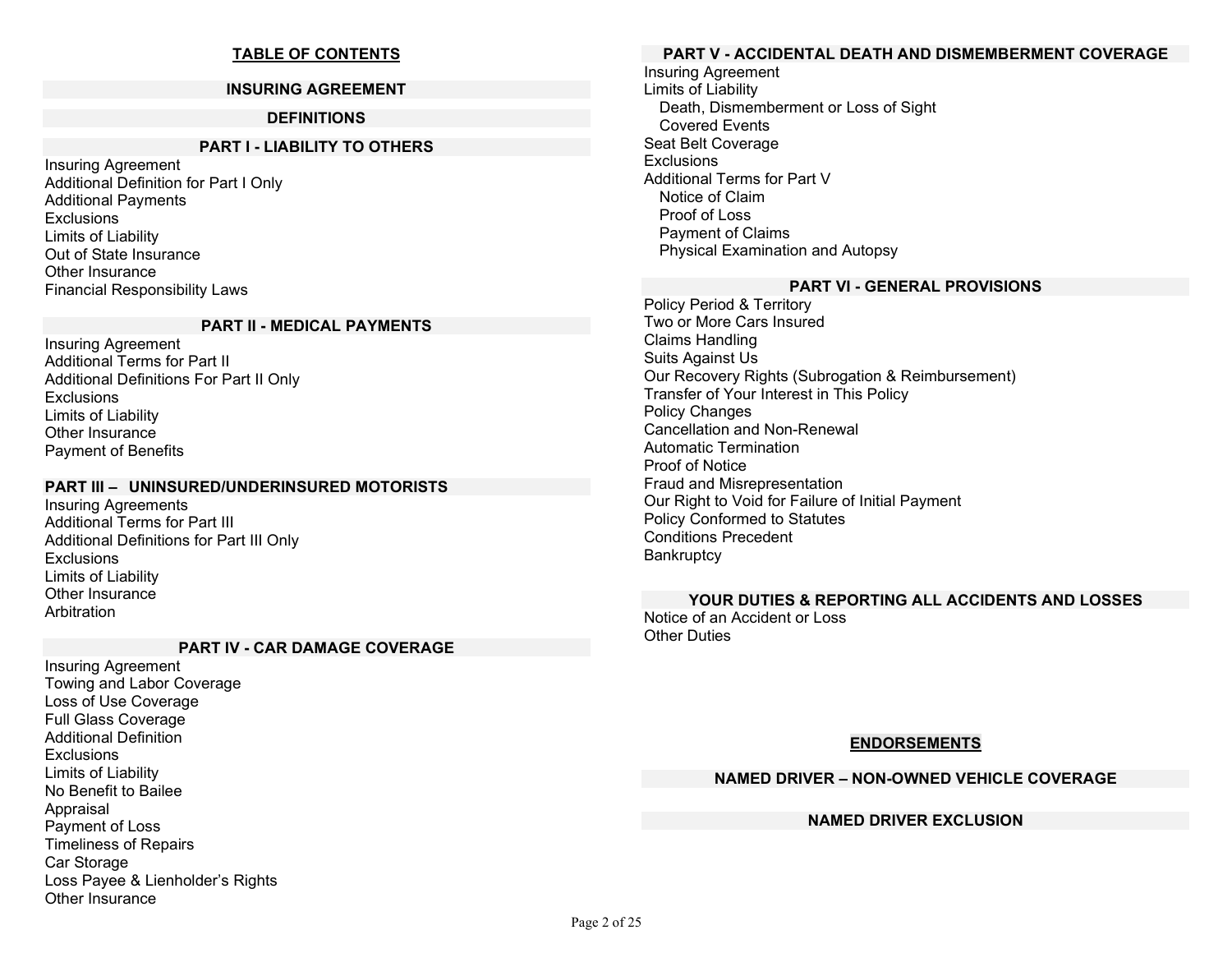Please read your Personal Car Policy. It is a binding legal contract between you and us. The Application and Declarations Page, and any endorsements issued by us, are part of the contract formed by this policy. This policy describes which vehicles and **persons** have coverage, and which vehicles and **persons** do not have coverage. It includes language that excludes, restricts and limits coverage. It also describes the duty to give us notice of an accident or loss, and to notify us about changes in vehicles or drivers in your household.

IMPORTANT: Coverage may not apply under this policy for any person who does not comply with all:

- 1. Notice requirements;
- 2. Duties; and
- 3. Policy terms.

Anyone insured under this policy must comply with the policy requirements before coverage applies. Failure to comply will result in a claim or coverage denial if our rights or interests are prejudiced as a result of the breach of the policy terms or conditions.

The last day of any time period required by this policy to make a payment, perform a duty or give notice, may be any day of the year, including a Saturday, Sunday or public holiday. If the due date of a premium payment is on a Saturday, Sunday or legal public holiday, the payment will be deemed timely if sent on the next following business day.

### INSURING AGREEMENT

If you pay your premium when due (or during a grace period that may apply), we agree to insure you, subject to the terms of this policy, for the coverage shown on the **Declarations Page**, up to the limits of liability.

If you make your initial payment by check or any method other than cash, coverage under this policy is conditioned upon that initial payment being honored when first presented for payment to your bank or financial institution.

### **DEFINITIONS**

When shown in this policy in **bold** print, the words and phrases listed below have the meaning shown here. These meanings will apply whether the word or phrase appears in the singular, possessive, plural, active or passive forms:

1. "Accident" means an unexpected and unintended event that causes bodily injury, property damage or loss, which arises out of the ownership, maintenance, or use of a motor vehicle designed for use on public roads.

- 2. "Actual cash value" means the fair market value of stolen or damaged property at the time and place of the loss. When determining fair market value:
	- a. The age, mileage and physical condition of the property will reduce its value; and
	- b. **Depreciation** and prior damage will reduce its value.
- 3. "Application" means the form(s) provided by us to collect the information upon which we rely to decide to issue this policy and determine the proper premium to charge for the risk to be insured. This includes any supplemental application and coverage election, selection and rejection forms provided by us, and requests for additional information.
- 4. "Auto business" means motor vehicle business operations, including but not limited to:
	- a. Selling;
	- b. Leasing;
	- c. Transporting;
	- d. Delivering;
	- e. Repairing;
	- f. Servicing;
	- g. Road testing;
	- h. Cleaning;
	- i. Parking;
	- j. Storing;
	- k. Renting; or
	- l. Towing;
	- any motor vehicles.
- 5. "Bodily injury" means bodily harm to a person and sickness, disease or death that result from it.
- 6. "Business" means:
	- a. A job, trade, profession, or occupation, whether full-time or part-time; and b. Any employment or commercial activity of any kind.
- 7. "Car" means a motorized passenger type vehicle that is a sedan, passenger van, sport utility vehicle or pick-up truck, of a kind required to be registered under the state motor vehicle laws for use on the public roads, that has at least four but no more than 6 wheels and has a gross vehicle weight rating of 10,000 pounds or less (as determined by the manufacturer). "Car" does not include any:
	- a. Motorcycle, dirt bike or all-terrain vehicle (ATVs);
	- b. Golf cart;
	- c. Tractor;
	- d. Farm machinery;
	- e. Step-van or vans with cabs separate from the cargo area;
	- f. Vehicles operated on rails or crawler treads;
	- g. Recreational vehicle; or
	- h. Vehicle of any type while used:
		- (1) As a residence or premises; or
		- (2) For office, store or display purposes.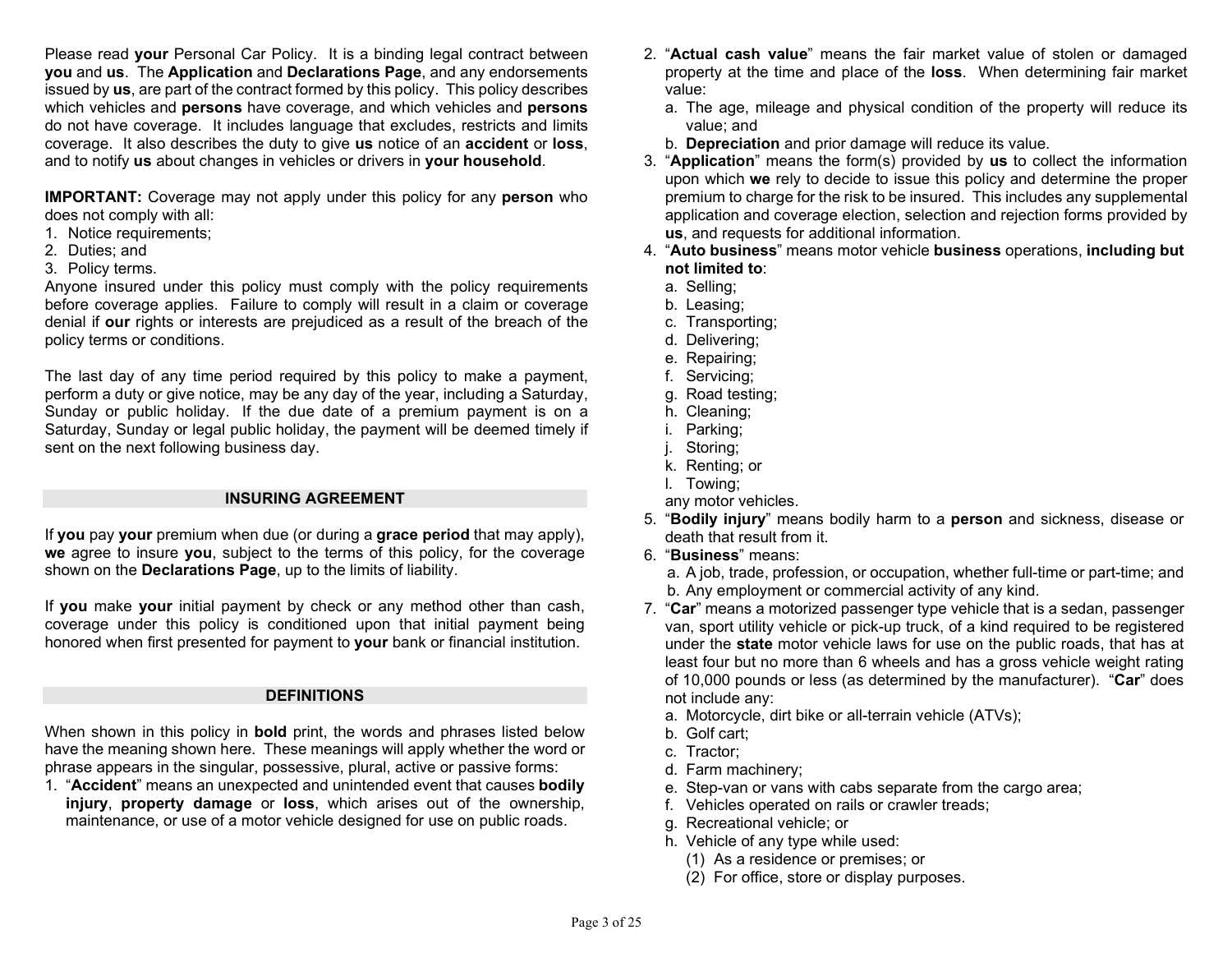- 8. "Declarations Page" means the document from us with respect to this policy, listing:
	- a. The types of coverage you have elected;
	- b. The limit for each coverage;
	- c. The cost for each coverage;
	- d. The listed cars covered by this policy;
	- e. The coverage you bought for each car; and
	- f. Other information that applies to this policy.
- 9. "Delivery" means to be engaged in the activity of transporting, delivering or picking up persons, property, products, materials or goods for compensation or a fee in the course of any business, including going to a pick-up and returning from a drop-off. "Delivery" includes but is not limited to delivery of magazines, newspapers, food, and any other products.
- 10. "Depreciation" means a decrease in the value of property as occurs:
	- a. Over a period of time in the marketplace;
	- b. Due to wear and tear; and
	- c. Due to obsolescence.
- 11. "Driver's License" means a valid and current certificate, permit or license issued by a **state** or governmental agency, authorizing a **person** to operate a motor vehicle.
- 12. "Failure to pay premium" means nonpayment of any premium, or other payment, when due or during a **grace period** that may apply. This includes the dishonor or rejection, or refusal to pay, by a financial institution of any noncash payment made to us or made for this policy.
- 13. "Grace period" means the 7 day period of time, where required by Arizona law:
	- a. Starting on the day immediately after the premium due date; and
	- b. During which the policy remains in force, subject to all terms and limitations, but without penalty even though the premium due has not yet been paid.

 No "grace period" will apply for the initial down-payment of premium due for this policy.

- 14. "Household" means the address where you reside that is shown on the Declarations Page.
- 15. "Including, but not limited to" and "includes, but is not limited to" (and any similar type of phrase) means a list, that is not exhaustive nor exclusive, of examples of the items, things, ideas, activities or parts being addressed by preceding policy language.
- 16. "Insured car" means:
	- a. Any car described on the Declarations Page.
	- b. Any car you acquire to replace a car described on the Declarations Page, subject to the following conditions:
		- (1) The existing coverages on the car replaced will apply to a replacement car as of the date it is acquired if you notify us within 30 days of the date it is acquired by you. Car Damage Coverage shall not apply to the replacement **car** if we do not get notice within those 30 days.
- (2) A replacement car will not be provided more coverage than applied to the car it replaced until and unless you ask us to add coverage and our conditions are met. If you add coverage or increase limits, that added coverage or increased limit does not apply until after you have asked **us** to add the coverage or increase limits.
- c. Any additional car, other than a replacement car, that you acquire during the policy period, but only if we insure all cars owned by you and you give us notice within 30 days of the date the car is acquired by you. No coverage will apply to an additional car if you do not notify us within 30 days of acquiring that car. No Car Damage Coverage shall apply to an additional car until after the time you give us notice you have acquired the car, unless it is a replacement car and those conditions have been met.
- 17. "Loss" means direct, sudden, and loss of, or physical damage to an insured car, caused by an accident. This definition does not apply in Part V.
- 18. "Minimum limits" means the minimum amount of liability insurance required by the motor vehicle financial responsibility and/or insurance laws of the State of Arizona.
- 19. "Named insured" means the person or persons shown as the "Named Insured(s)" on the Declarations Page.
- 20. "Non-owned car" means any car, other than an insured car, that is not owned by or furnished or available for regular or frequent use by you, any resident of your household or your non-resident spouse. "Non-owned car" does not include any car rented for more than 30 consecutive days.
- 21. "Occupying" means to be in or upon a car, or engaged in the immediate act of getting in, on, out of or off.
- 22. "Owns" and "Owned" means to:
	- a. Hold legal title to the car;
	- b. Have legal possession of the car subject to a written conditional sales agreement; or
	- c. Have legal possession of the car under a lease agreement of more than 30 days.
- 23. "Owner" means the person or entity who:
	- a. Holds legal title to the car;
	- b. Has legal possession of the car subject to a written conditional sales agreement; or
	- c. Has legal possession of the car under a lease agreement of more than 30 days.
- 24. "Peer-to-Peer car sharing" means the authorized use of a shared vehicle by an individual other than the **shared vehicle owner** through a peer-topeer car sharing program. The term does not include the use of a private passenger vehicle from a rental company under the terms of a rental agreement.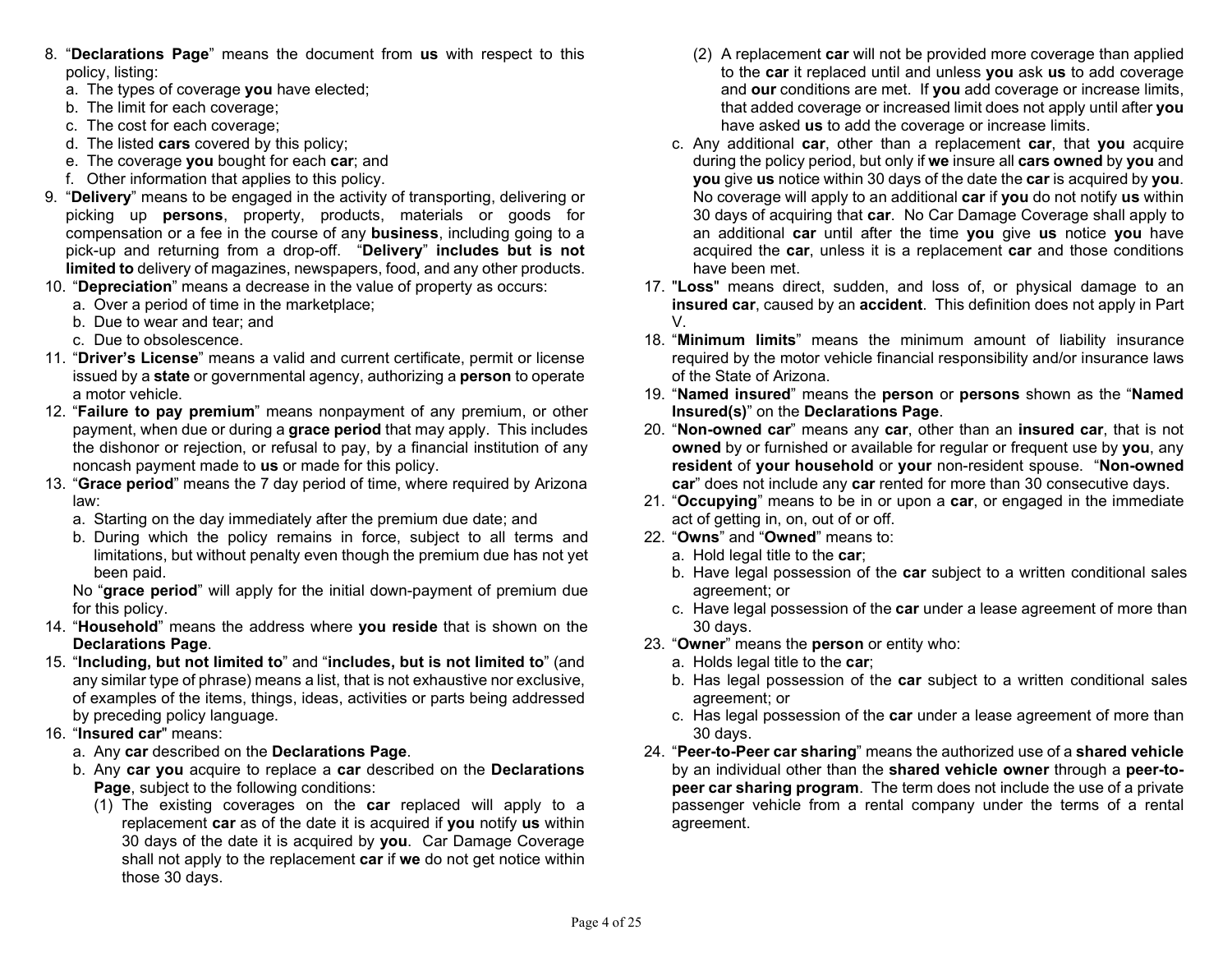- 25. "Peer-to-Peer car sharing program" means a business platform that connects vehicle owners with drivers to enable the sharing of vehicles for financial consideration. The term does not include the use of a private passenger vehicle from a rental company under the terms of a rental agreement.
- 26. "Person" means a natural, living human being and not a corporation, partnership, association or business name.
- 27. "Property damage" means physical damage to, or destruction or loss of use of tangible property.
- 28. "Punitive damages" means damages that may be imposed to:
	- a. Punish or deter wrongful, malicious or unlawful conduct;
		- b. Deter wrongful, malicious or unlawful conduct; or
		- c. Fine, penalize or impose a statutory penalty;

 other than damages intended to compensate for actual bodily injury or property damage incurred by a person. "Punitive damages" include, but are not limited to, damages referred to under any law as punitive damages, exemplary damages, treble damages or statutory multiple damages.

- 29. "Racing" means:
	- a. Preparing or participating in any race, speed, demolition, stunt, or timed contest or activity, whether organized or not; or
	- b. Operating a motor vehicle on a track or course designed or used for racing, high performance or high speed driving.
- 30. "Regular operator" is any person not listed on the Declarations Page who has or had care, custody or control of the insured car for more than twentyfour (24) hours at any time during the policy term as shown on the Declarations Page. The twenty-four (24) hours may be consecutive or cumulative.
- 31. "Relative" means:
	- a. A person who resides in your household and is related to you by blood, marriage or adoption;
	- b. Your ward or foster child who primarily resides with you.

 If the "named insured" shown on the Declarations Page is not a person, no one will be a relative.

- 32. "Reside", "resides" and "residing" mean to dwell permanently, as the person's primary and legal domicile.
- 33. "Resident" and "residents" mean any person or persons who reside in the household of the named insured.
- 34. "Shared vehicle" means a vehicle that is available to sharing through a peer-to-peer car sharing program. The term does not include the use of a private passenger vehicle from a rental company under the terms of a rental agreement.
- 35. "Shared vehicle driver" means an individual who has been authorized to drive the shared vehicle by the shared vehicle owner.
- 36. "Shared vehicle owner" means the registered owner, or a person or entity designated by the registered **owner**, of a vehicle that is made for sharing to shared vehicle drivers through a peer-to-peer car sharing program.
- 37. "State" means the District of Columbia, and any state, territory or possession of the United States, and any province of Canada.
- 38. "Transportation network company" means an entity that is licensed and operates in Arizona and uses an online-enabled application, software, website or system to connect passengers to transportation network services provided by transportation network company drivers and that may own, operate or control a personal car of a transportation network company driver.
- 39. "Transportation network company driver" means an individual who receives connections to potential passengers and related services from a transportation network company in exchange for payment of a fee to the transportation network company and who operates a car that is both of the following:
	- a. Owned, leased or otherwise authorized for use by the individual; and
	- b. Used to provide transportation network services.
- 40. "Transportation network company vehicle" means a car that meets all of the following:
	- a. Has a seating capacity not exceeding eight passengers, including the driver;
	- b. Is authorized by a transportation network company; and
	- c. Is used by a transportation network company driver to provide transportation network services.
- 41. "Transportation network services" means the transportation of a passenger between points chosen by the passenger beginning when a transportation network company driver accepts a request for transportation services received through the transportation network company's digital network or software application, continuing while the transportation network company driver provides transportation network services in a transportation network company vehicle and ending when the passenger exits the transportation network company vehicle or when the trip is canceled.
- 42. "Volunteer work" means work performed with no compensation other than:
	- a. Reimbursement of actual expenses incurred;
	- b. Disbursements of meals; or
	- c. Other similar and incidental benefits.
- 43. "We", "Us" and "Our" mean the Company providing this insurance, as shown on the **Declarations Page**.
- 44. "You" and "your" mean the "named insured" shown on the Declarations Page, and spouse of that named insured if that spouse resides in the household of the named insured at the time of the accident or loss.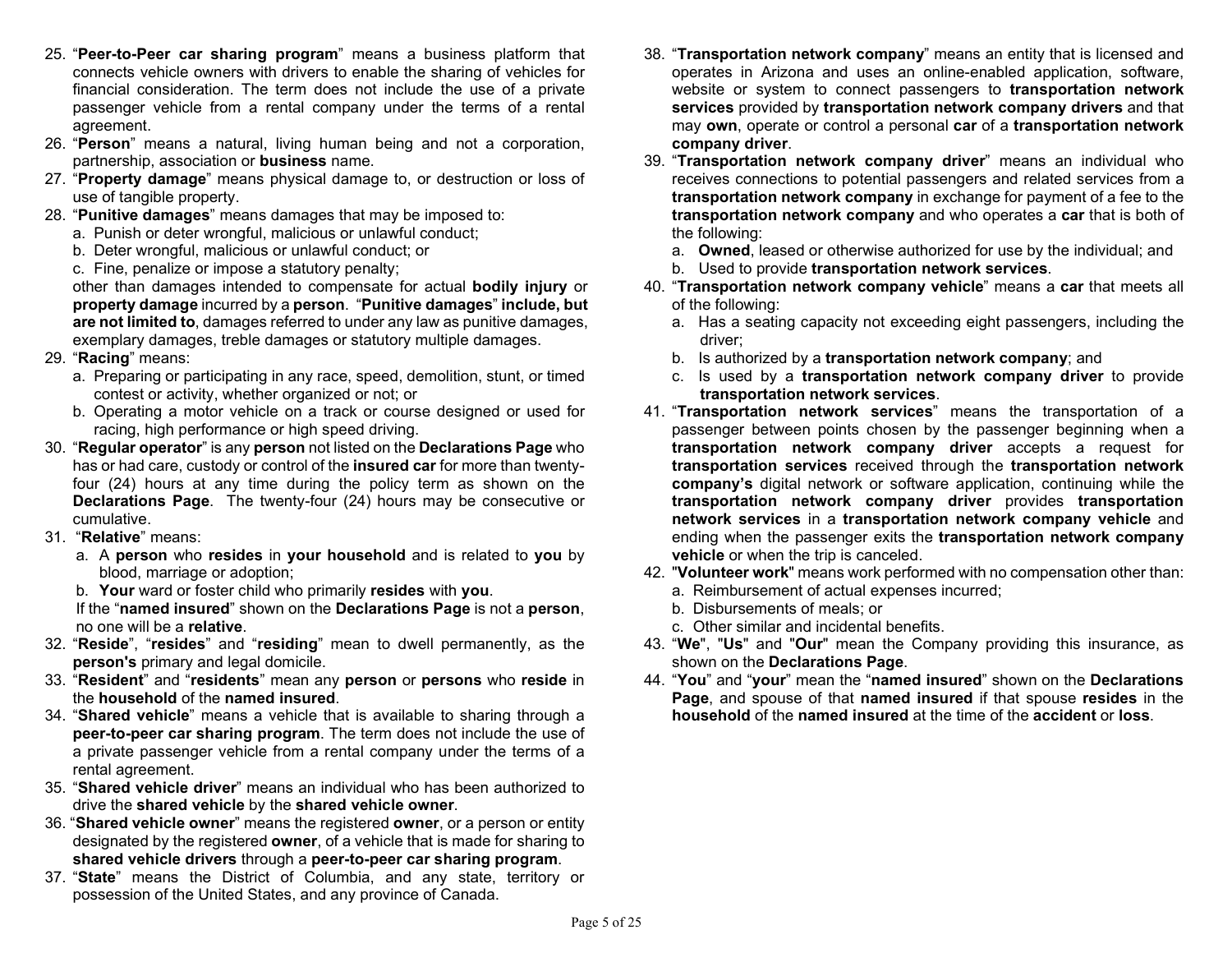### PART I - LIABILITY TO OTHERS

#### Insuring Agreement

Subject to the limits of liability, if you paid the premium for coverage for Liability To Others, we will pay damages, other than punitive damages, for bodily injury or property damage for which any insured person becomes legally responsible because of a car accident. Damages include prejudgment interest awarded against the insured person.

We have the right to investigate, negotiate and settle any claim for damages covered by this coverage as we deem appropriate. We will settle or defend claims and lawsuits for damages covered under this Part I as we deem proper, with attorneys hired and paid for by us.

In addition to our limit of liability, we will pay all defense costs we incur. Our duty to settle or defend ends when our limit of liability for damages under this coverage has been paid. We have no duty to defend any lawsuit or settle any claim for **bodily injury** or **property damage** not covered under this policy.

Liability coverage provided under this Part I shall be provided in accord with and subject to all provisions of the Vehicle Insurance and Financial Responsibility Law of the Arizona Revised States, as amended, for bodily injury and property damage. If we make a payment to meet this requirement that we would not have otherwise paid under the terms of this policy, the **insured person** must reimburse us.

### Additional Definition for Part I Only

As used in Part I:

"Insured person" or "insured persons" means:

- 1. You, with respect to liability arising out of the ownership, maintenance or use of an insured car.
- 2. You, while driving a non-owned car with permission of its owner.
- 3. Any other **person** using an insured car with your express or implied permission.
- 4. Any other person listed as a driver on the Declaration Page while driving an insured car.
- 5. A relative listed as a driver on the Declaration Page, with respect to an accident while driving a non-owned car with permission of its owner.
- 6. Any Additional Interest shown on the Declarations Page, with respect to liability arising out of the use of the insured car by a person described above. Inclusion of an Additional Interest Insured shall not increase our limit of liability. Coverage for the Additional Interest insured is excess over any other valid insurance. Coverage for an Additional Interest insured is limited to the **insured car** for which the Additional Interest insured has been shown on the Declarations Page.

### Additional Payments

For an insured person, we will pay, in addition to our limit of liability:

- 1. All expenses we incur in the settlement of any claim.
- 2. All expenses we incur in the defense of any lawsuit alleging claims against an insured person that may be covered by this policy.
- 3. Premiums on appeal bonds and attachment bonds required in any suit we defend. We have no duty to:
	- a. Pay the premium for any bonds that are more than **our** limit of liability;
	- b. Apply for or furnish bonds; or
	- c. Pay any premium for any appeal bond after we have tendered or offered the policy limit in payment of that portion of any judgment that falls within our limit of liability.
- 4. Up to \$100 for a bail bond needed due to an accident arising out of the use of an insured car. We have no duty to apply for or furnish bonds.
- 5. Other reasonable expenses, other than loss of earnings, incurred at our request.

### **Exclusions**

Coverage for Liability to Others and our duty to defend do not apply to:

- 1. Bodily injury or property damage that arises out of the ownership, maintenance or use of a motor vehicle as a livery service or for **delivery**. This exclusion does not apply to:
	- a. Shared-expense car pools; or
	- b. The ownership or use of a car while it is being used in the course of volunteer work for a tax-exempt organization; or
	- c. The portion of any damages that is less than or equal to minimum limits.
- 2. Bodily injury or property damage caused by an intentional act by, or at the direction of, the insured person. This exclusion does not apply if the act unintentionally results in wrongful conduct.
- 3. Bodily injury or property damage caused by any person using an insured car without your express or implied permission.
- 4. Use of a non-owned car by an insured person without the owner's permission or if being used outside of the scope of the **owner's** permission.
- 5. Bodily injury or property damage that arises out of, or is due to:
	- a. The ownership or use of a car for transporting any explosive substance, toxic material, flammable substance, or similarly hazardous material;
	- b. Nuclear reaction or radiation;
	- c. A peril to which a nuclear energy liability insurance applies or is required by law to apply;
	- d. Radioactive, pathogenic, poisonous, biological, toxic, or hazardous contamination or materials; or
	- e. War (declared or undeclared) or warlike action of any kind.

 This exclusion does not apply to the portion of any damages that is less than or equal to minimum limits.

6. Bodily injury to an employee, employer or co-worker of any insured person that occurs in the course of employment and for which benefits are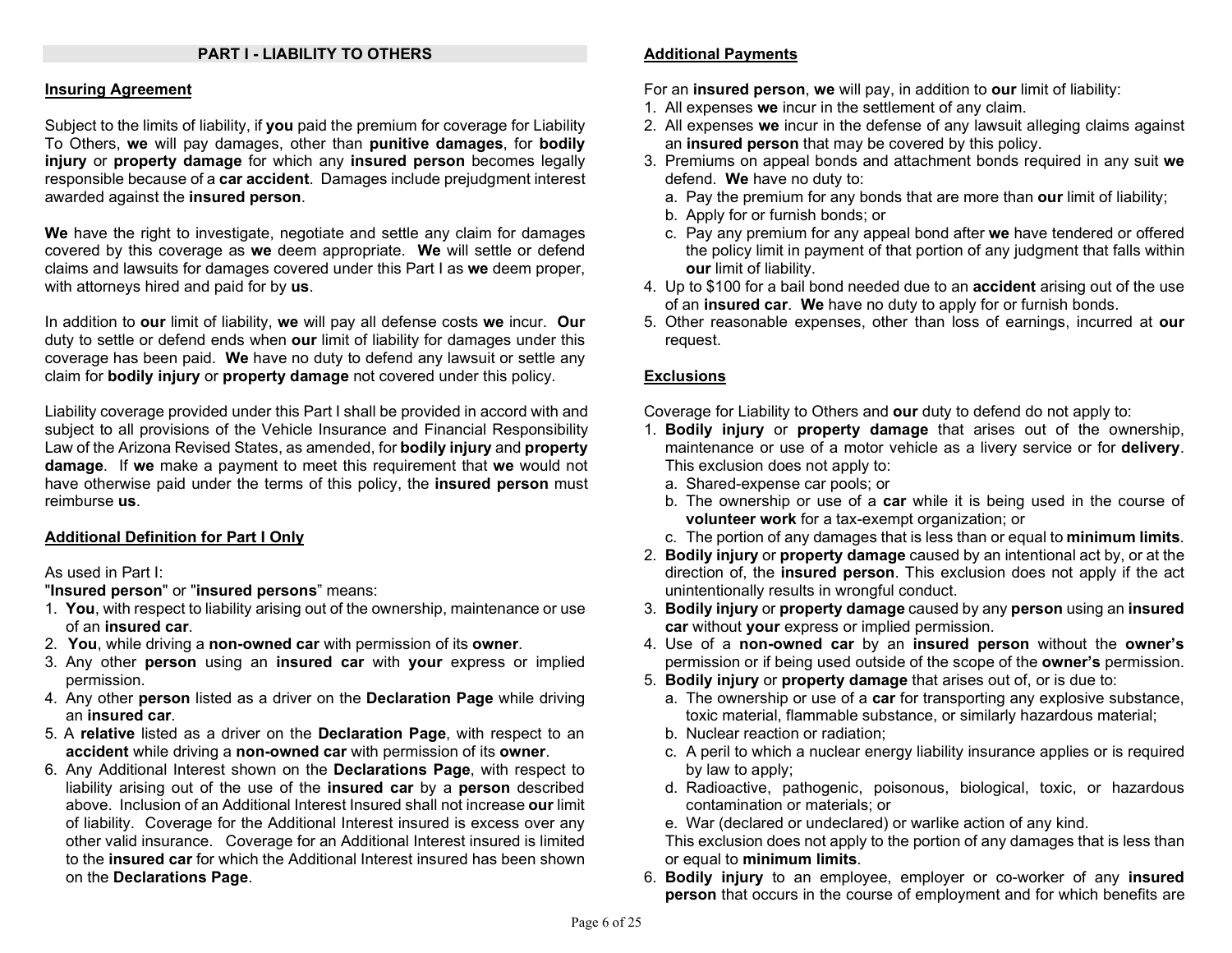provided under any workers' compensation or other similar law. Coverage does not apply to a domestic employee if benefits are provided under any workers' compensation or other similar law.

- 7. Bodily injury or property damage that arises out of the ownership or use of an insured car when it is:
	- a. Rented, leased or provided to anyone in exchange for any form of value, compensation or reimbursement;
	- b. Entrusted to another person or entity for the purpose of subleasing, leasing, renting or selling and is no longer in your possession;
	- c. Sold to any person or entity other than you or a relative; or
	- d. Under a conditional sales agreement and is no longer in your possession.
	- e. Made available to others under a peer-to-peer car sharing program.
- 8. Bodily injury or property damage that occurs while a transportation network company driver is logged in to a transportation network company's digital network or software application or while a transportation network company driver is providing transportation network services.
- 9. Bodily injury or property damage arising out of the ownership, maintenance or use of any motor vehicle, other than an insured car by an insured person, while in the course or scope of employment.
- 10. Bodily injury to you or a relative. This exclusion applies only to the portion of any damages that are more than minimum limits.
- 11. Bodily injury or property damage arising out of the operation of any traction engine, road roller, grater, tractor crane, power shovel, well driller, or implement of animal husbandry.
- 12. Any liability assumed by an insured person under any contract or agreement.
- 13. Bodily injury or property damage caused by an insured car when it is driven by any person who is not a listed driver on the Declarations Page and who does not have a valid driver's license. This exclusion applies only to the portion of any damages that is more than **minimum limits**.
- 14. Bodily injury or property damage arising out of the ownership, maintenance or use of an **insured car** by any person who:

### a. Resides in your household; or

### b. Is a regular operator of the insured car;

but is not listed or endorsed on the policy prior to the loss. However, if the injured party is not entitled to recover damages under any policy of uninsured motorist coverage then this exclusion shall only apply to the damages that are in excess of the minimum limits of the state of Arizona.

- 15. Bodily injury or property damage caused by an insured person operating an insured car or non-owned car while racing. This exclusion does not apply to racing or stunting on a public road for the portion of any damages that is less than or equal to minimum limits.
- 16. Bodily injury or property damage arising out of the ownership, maintenance or use of any motor vehicle, other than an **insured car**, which is owned by you or furnished or available for regular or frequent use by you or any insured person.
- 17. Bodily injury or property damage for which the United States Government is liable under the Federal Tort Claim Act.
- 18. Bodily injury or property damage resulting from the ownership, maintenance, or use of any motor vehicle by any **person** while engaged in any **business** activities. This exclusion does not apply to **business** use of an insured car:
	- a. For the portion of any damages that is less than or equal to minimum limits; or
	- b. That has been declared to us and for which you have paid the additional business use premium for that use.
- 19. Property damage to property:
	- a. Rented to;
	- b. Transported by;
	- c. Owned by; or
	- d. In the care of;

### the insured person.

This exclusion does not apply to **property damage** to a residence or private garage not owned by an insured person, you or a relative, that is rented by you.

- 20. Bodily injury or property damage that occurs while the insured person is committing a felony or attempting to elude law enforcement personnel. This exclusion does not apply:
	- a. For the portion of any damages that is less than or equal to minimum limits; or
	- b. To misdemeanor violations of the motor vehicle or traffic code.
- 21. Punitive damages of any kind.
- 22. Bodily injury or property damage resulting from the operation of any car by a specifically named excluded driver.

If a court with proper jurisdiction finds an exclusion invalid and cannot be enforced, that exclusion is revised so it will:

- 1. Not to apply to the portion of damages that is less than or equal to the minimum limits; and
- 2. Apply and be enforced as to all other damages.

# Limits of Liability

Without regard to the number of:

- 1. Insured persons;
- 2. Cars insured under this policy;
- 3. Separate premiums paid or shown on the Declarations Page;
- 4. Policies issued;
- 5. Claims made;
- 6. Vehicles involved;
- 7. Heirs or wrongful death beneficiaries involved; or
- 8. Lawsuits filed;

we will pay no more than the limits of liability shown on the **Declarations Page** due to any one accident. There will be no stacking or combining of coverage afforded to more than one car or insured person under this policy.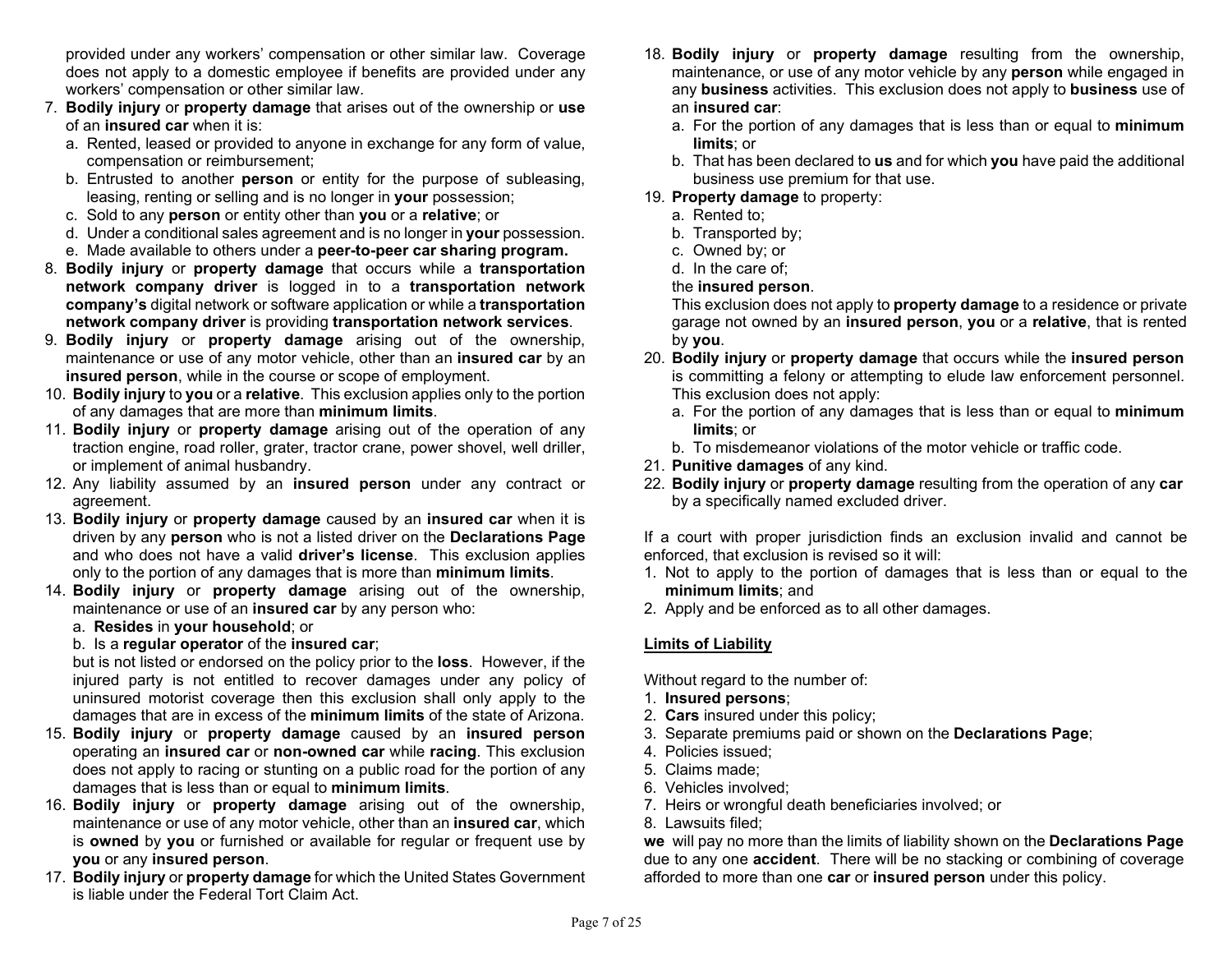The limit for "each person" is the most we will pay due to **bodily injury** sustained by a person in an accident, and only the limit for "each person" will apply to the total of claims made due to that **bodily injury**, including any and all claims:

- 1. Derived from such bodily injury including, but not limited to:
	- a. Loss of society;
	- b. Loss of companionship;
	- c. Loss of service or support;
	- d. Loss of consortium; and
	- e. Wrongful death; and
- 2. For mental anguish or emotional distress due to observing the **accident** or bodily injury occur.

Subject to the **bodily injury** limit for "each person", the limit for "each accident" is the most we will pay for **bodily injury** sustained by two or more **persons** in one accident.

The property damage liability limit for each occurrence is the most we will pay for any damage to property in one **accident**.

No one is entitled to duplicate payments under this coverage for the same element of damages that has been paid by:

- 1. Any other coverage under this policy;
- 2. Workers' compensation or any similar insurance; or
- 3. Any other source.

The damages for **bodily injury** recoverable by a quest or passenger in an insured car shall be reduced by any payments made to that person under Medical Payments Coverage.

**Our limit of liability will not be increased for an accident because a trailer is** attached to an insured car or a non-owned car at the time of the accident.

Any payment to a **person** under this liability coverage shall be reduced by any payments to that person under Uninsured Motorist Coverage and Underinsured Motorist Coverage. However, this clause will not be applied to:

- 1. Reduce any amount we owe to an amount that is less than minimum limits; or
- 2. Reduce the actual recovery of benefits from all sources to an amount less than full compensation for the bodily injury or property damage damages sustained in the **accident**.

# Out of State Insurance

If an **accident** to which this Part I applies occurs in any state, territory or possession of the United States of America or any territory of Canada, other than the one in which an insured car is principally garaged, and the state, province, territory or possession has:

- 1. A finanical responsibility or similar law requiring limits of liability for bodily injury or property damage higher than the limits shown on the Declarations Page, this policy will provide the higher limit; or
- 2. A compulsory insurance or similar law requiring a non-resident to maintain insurance whenever the non-resident drives a **car** in that state, province, territory or possession, this policy will provide the greater of:
	- a. The required minimum amounts and types of coverage; or
	- b. The limits of liability under this policy.

### Other Insurance

If other valid and collectible motor vehicle liability insurance applies to an accident covered by this Part I, we will pay the proportionate share our limit of liability bears to the total of all applicable liability limits.

However, any insurance we provide for a car, other than an insured car, will be excess over any other collectible insurance, self-insurance or bond. This excess clause will not apply as related to a liability insurance policy or bond issued to or for an **auto business** that applies to the permissive use of a nonowned car used in that auto business when that non-owned car is being operated by you or a relative. But, any coverage we may provide under this Part I shall remain excess to that **auto business** insurance or bond if any car to which this Part I applies is in an **accident** while being used by any **person** employed by or engaged in an **auto business**, and there is a liability insurance policy or bond issued to or for that **auto business**, its employees, officers or agents.

# Financial Responsibility Laws

When we certify this policy as proof of future financial responsibility, this policy will comply with the minimum financial responsibility laws, as amended, to the extent required for bodily injury and property damage. You must reimburse us for any payment we make which we would not have made under the terms of this policy except for it being certified.

# PART II – MEDICAL PAYMENTS

# Insuring Agreement

Subject to the limits of liability, if you paid the premium for Medical Payments Coverage when due, we will pay the usual and customary charge for reasonable and necessary medical and funeral services because of bodily iniury:

- 1. Caused by an accident; and
- 2. Sustained by an insured person while operating or occupying an insured car.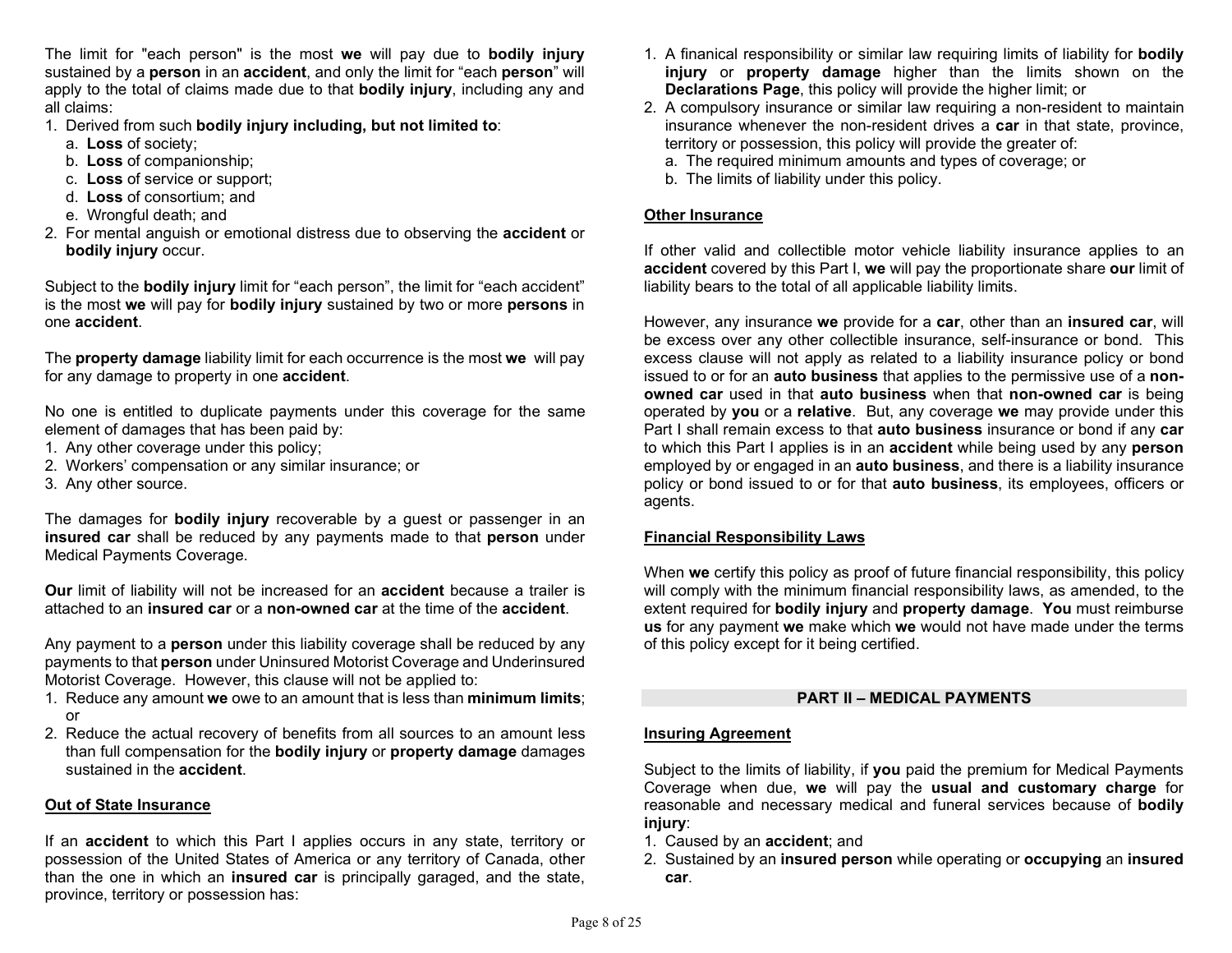# Additional Terms for Part II

Medical Payments Coverage is subject to the following:

- 1. Any dispute as to the usual and customary charge will be resolved between the service provider and us. If the insured person is sued for payment of any medical expense that we have refused to pay because:
	- a. The fee is unreasonable or exceeds the usual and customary charge; or
	- b. The service is unnecessary;

we will defend the insured person with an attorney of our choice. We will pay defense costs and any judgment against the insured person up to our limit of liability. However, we have no duty to defend the insured if we deny an expense charged because it was not caused by a covered accident.

- 2. We will pay only for expenses incurred within 3 years from the date of the accident.
- 3. We have the right to review medical expenses and records to determine if each expense is reasonable and necessary for the diagnosis and treatment of the bodily injury.
- 4. We may refuse to pay for any portion of a medical expense:
	- a. That is unreasonable because the fee for the service is greater than the fee that is the usual and customary charge.
	- b. When the service(s) rendered is:
		- (1) Not provided and prescribed by a state licensed medical or health care provider acting within the scope of that license;
		- (2) Unnecessary for the treatment of the bodily injury; or
		- $(3)$  For the treatment of a **bodily injury** that was not caused by the accident.
- 5. We may use sources of information selected by us to determine if any medical expense is:
	- a. Reasonable and necessary;
	- b. Caused by the accident; and
	- c. Greater than the usual and customary charge.

These sources may include:

- a. Exams by doctors we select. We will pay for these exams;
- b. Review of medical records and test results by persons and services selected by us;
- c. Computerized programs for analysis of medical treatment and expenses; and
- d. Published sources of medical expense information.
- 6. We have no duty to pay for any medical expense, or portion of a medical expense, if the insured person is not directly and legally liable to pay that expense. This includes, but is not limited to expenses:
	- a. That are paid by other sources; or
	- b. For which an insured person is not directly and legally liable to pay because that person is a member of a health maintenance organization (HMO) or uses a preferred provider organization (PPO).

# Additional Definitions for Part II Only

When shown in Part II in **bold** print the words and phrases listed below have the meaning shown here. These meanings will apply whether the word or phrase appears in the singular, possessive, plural, active or passive forms: 1. "Insured person" means:

- a. You.
- b. Any relative.
- c. Any person listed as a driver on the Declarations Page.
- d. Any other person occupying an insured car while the car is being driven by you or any other person with your permission.
- 2. "Usual and customary charge" means the amount we determine represents a customary charge for medical services in the geograhic area in which the service is rendered. We shall determine the usual and customary charge through the use of independent sources of our choice.

# **Exclusions**

This coverage does not apply for bodily injury to any person:

- 1. While occupying an insured car when used as a livery service or for delivery. This exclusion does not apply to:
	- a. Shared-expense car pools; or
	- b. While the insured car is being used in the course of volunteer work for a tax-exempt organization.
- 2. While **occupying** any motor vehicle while used as a residence.
- 3. While **occupying** a vehicle other than a **car** while the vehicle is being used in the business or occupation of an insured person.
- 4. During the course of employment if benefits are provided under a Workers' Compensation Law or similar law.
- 5. Arising out of an accident involving any motor vehicle while being used by a person while employed or engaged in any auto business. This exclusion does not apply to you or a relative using an insured car.
- 6. Caused by:
	- a. War (declared or undeclared);
	- b. Civil war;
	- c. Insurrection;
	- d. Rebellion;
	- e. Revolution;
	- f. Nuclear reaction, radiation, or radioactive contamination;
	- g. Pathogenic, poisonous, biological, toxic, explosive or other hazardous materials; or
	- h. Any consequence of any of these.
- 7. While you or anyone driving with your permission is using an insured car while committing a crime or fleeing any law enforcement personnel.
- 8. While an insured car is being driven by any person who is not a listed driver on the Declarations Page and who does not have a valid driver's license.
- 9. While an insured car is used for racing.
- 10. For whom the United States Government or its military services are required (directly or indirectly) to provide similar services or benefits.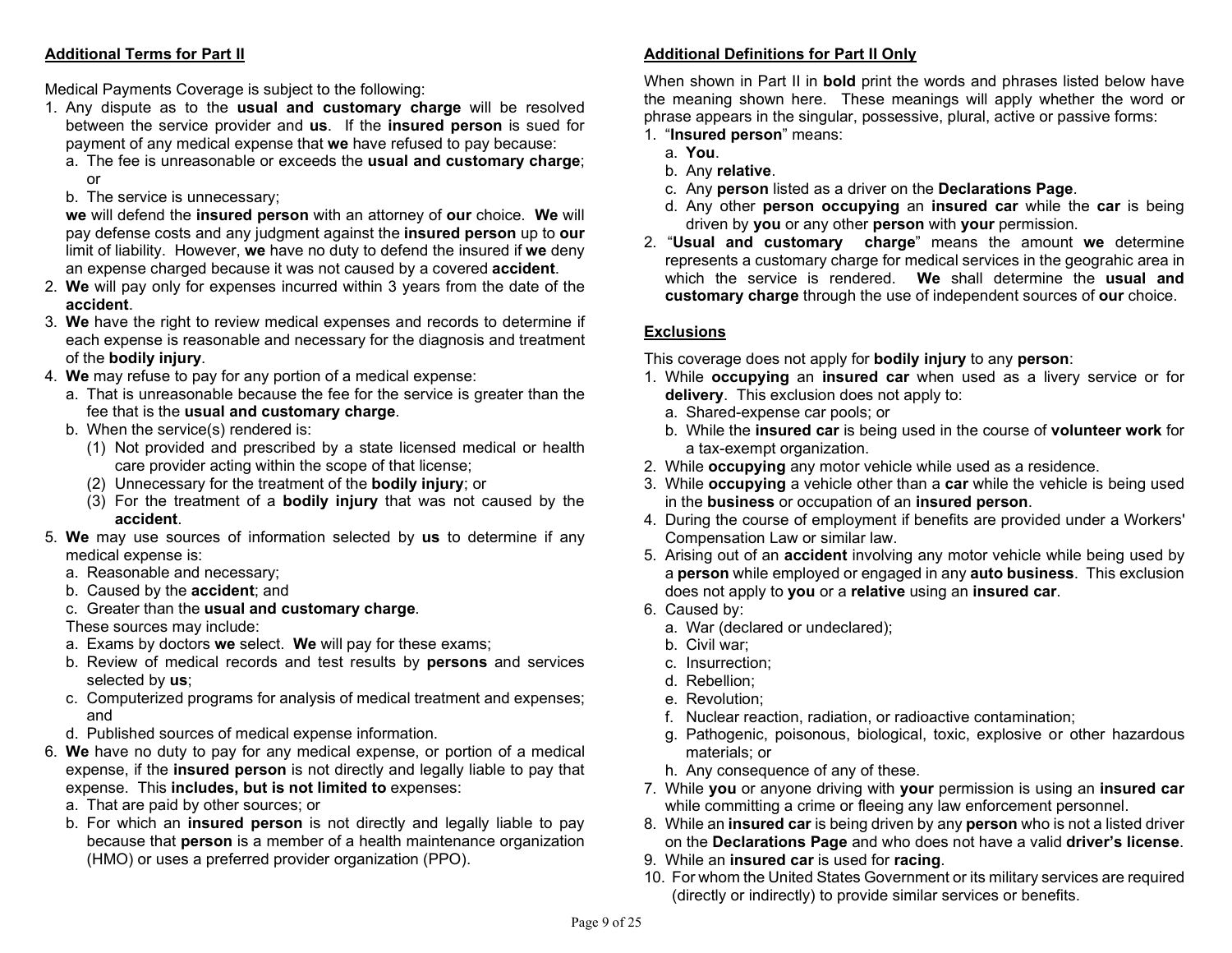- 11. While an insured car is:
	- a. Rented, leased or provided to anyone in exchange for any form of value, compensation or reimbursement;
	- b. Entrusted to another person or entity for the purpose of subleasing, leasing, renting or selling and is no longer in your possession;
	- c. Sold to any person or entity other than you or a relative; or
	- d. Under a conditional sales agreement and is no longer in your possession.
	- e. Made available to others under a peer-to-peer car sharing program.
- 12. That occurs while a transportation network company driver is logged in to a transportation network company's digital network or software application or while a transportation network company driver is providing transportation network services.
- 13. Resulting from the ownership, maintenance, or use of any **insured car** by a person while engaged in any business activities. This exclusion applies to any use of a vehicle for any business, including but not limited to livery or **delivery** services. This exclusion does not apply to:
	- a. Business use of an insured car that has been declared to us and an additional business use premium has been paid; or
	- b. Use of an insured car by you or a relative in an auto business.

# Limits of Liability

Without regard to the number of:

- 1. Insured persons;
- 2. Cars insured under this policy;
- 3. Separate premiums paid or shown on the Declarations Page;
- 4. Policies issued;
- 5. Claims made;
- 6. Vehicles involved;
- 7. Heirs or wrongful death beneficiaries involved; or
- 8. Lawsuits filed;

we will pay no more than the limit of liability shown for this coverage on the Declarations Page for each insured person. There will be no stacking or combining of coverage afforded to more than one **car** under this policy.

No one will be entitled to duplicate payments under this coverage for any element of damages that has been paid by any other coverage under this policy or any other source.

To prevent double recovery when an **insured person** has fully recovered all damages sustained in an accident, any amounts payable to an insured person under this Part II will be reduced by any amounts paid or payable for the same expense under any Liability to Others Coverage, Personal Injury Protection or Uninsured/Underinsured Motorist Coverage provided by this or any other policy or source of recovery.

Any payment we make under this coverage to an insured person shall be excess insurance over benefits paid or payable under the provisions of any disability benefits or similar law.

No payment will be made under this coverage unless the insured person or his legal representative agrees in writing that any payment shall be applied toward any settlement or judgment that the insured person receives under any Liability to Others Coverage or Uninsured/Underinsured Motorist Coverage provided by this policy.

# Other Insurance

If there is other applicable motor vehicle medical payments insurance on a loss covered by this part we will not pay more than our share. Our share is the proportion that our limit of liability bears to the total of all applicable medical payment insurance limits.

Any medical payments insurance we provide will be excess over any personal injury protection benefits under this or any other policy.

# Payment of Benefits

Payment for medical expenses will be paid directly to a physician or other health care provider if we receive a written assignment signed by the insured person to whom such benefits are payable.

If we pay benefits directly to a physician or other health care provider, as directed by the written assignment, we have no duty to pay those same benefits to the insured person.

### PART III – UNINSURED/UNDERINSURED MOTORISTS

### Insuring Agreement - Uninsured Motorist Coverage

Subject to the limits of liability, if you paid the premium for Uninsured Motorist Coverage, we will pay compensatory damages an insured person is legally entitled to recover from the owner or operator of an uninsured motor vehicle due to bodily injury:

- 1. Sustained by an insured person; and
- 2. Caused by an accident;

that arises out of the ownership, maintenance or use of the uninsured motor vehicle.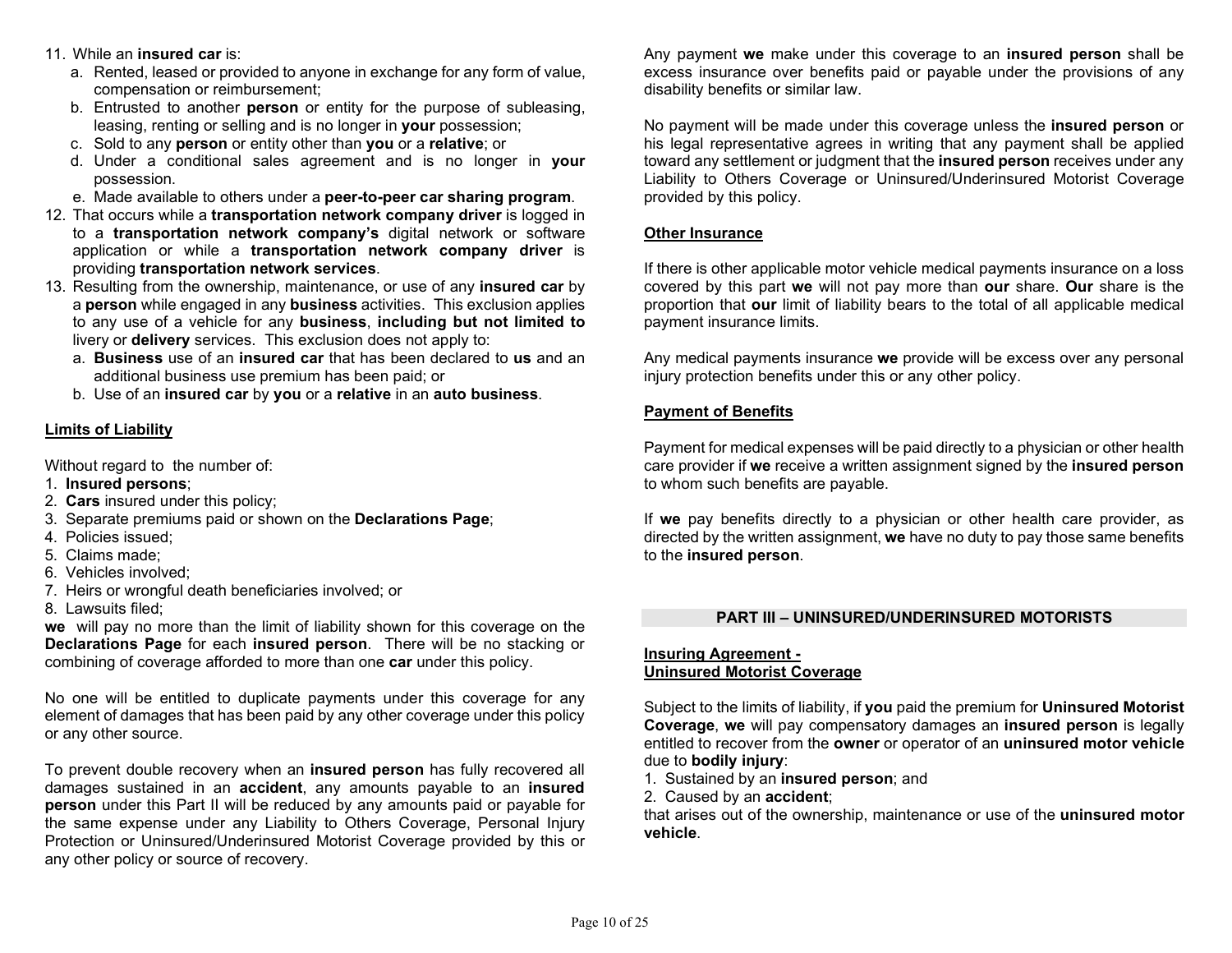### Insuring Agreement - Underinsured Motorist Coverage

Subject to the limits of liability, if you paid the premium for Underinsured Motorist Coverage, we will pay compensatory damages an insured person is legally entitled to recover from the owner or operator of an underinsured motor vehicle due to bodily injury:

1. Sustained by an insured person; and

#### 2. Caused by an accident;

that arises out of the ownership, maintenance or use of the **underinsured** motor vehicle.

### Additional Terms for Part III

The following Additional Terms apply to this Part III:

- 1. The liability of the owner or operator of an uninsured motor vehicle or underinsured motor vehicle for bodily injury must arise out of the ownership or use of an uninsured motor vehicle or underinsured motor vehicle.
- 2. If an offer of settlement has been made to an insured person by the insurer of the uninsured motor vehicle or underinsured motor vehicle, we will pay under this Part III only if we have been given:
	- a. Not less than 30 days written notice of that offer to pay; and
	- b. An opportunity to advance payment to the insured person in an amount equal to the offer settlement within 30 days after receipt of notice.
- 3. We are not bound by any judgment that arises out of a lawsuit with respect to:
	- a. The liability of an owner or operator of an uninsured motor vehicle or underinsured motor vehicle; or
	- b. The amount of **bodily injury** damages that result from an **accident**;
	- if a lawsuit is brought without our written consent.
- 4. We are not bound by any settlement agreement entered into with the owner or operator of an uninsured motor vehicle or underinsured motor vehicle that occurs without our written consent.
- 5. Any lawsuit or arbitration against us by an insured person must be brought within three years after we get written notice of the claim for coverage under this Part as follows:
	- a. For an Uninsured Motorist Coverage claim, we must receive notice in writing within three years after the date of the **accident** that caused the bodily injury. Except, a person may make an Uninsured Motorist Coverage claim within three years after the earliest of the following:
		- (1) The date the person knew that the tortfeasor was uninsured;
		- (2) The date the person knows or should have known that coverage was denied by the tortfeasor's insurer; or
		- (3) The date the person knows or should have known of the insolvency of the tortfeasor's insurer; or
- b. For an Underinsured Motorist Coverage claim, we must receive notice in writing within three years after the date of the **accident** that caused the bodily injury and that person must also:
	- (1) Make a claim with the tortfeasor's insurer; or
	- (2) File an action against the tortfeasor within the time limits prescribed law.

 Except, that a person may make an underinsured motorist claim within three years after the date the person knows or should have known that the tortfeasor has insufficient liability insurance to cover the person's injuries.

### Additional Definitions for Part III Only

When shown in Part III in **bold** print the words and phrases listed below have the meaning shown here. These meanings will apply whether the word or phrase appears in the singular, possessive, plural, active or passive forms:

- 1. "Insured person" means:
	- a. You.
	- b. A relative.
	- c. Any other person who uses or is occupying an insured car with your express or implied permission.
- 2. "Motor vehicle" means a self-propelled land motor vehicle designed for use on public roads and highways, and subject to motor vehicle registration laws.
- 3. "Underinsured motor vehicle" means a motor vehicle for which one or more **bodily injury** liability bonds, policies or self-insurance apply at the time of the accident but all limits available under those sources of recovery for bodily injury liability are less than the total damages the insured person is legally entitled to recover for **bodily injury**.

"Underinsured motor vehicle" does not include any vehicle or its equipment that is:

- a. Operated on rails or crawler treads;
- b. Designed for use mainly off public roads, while not on public roads;
- c. Located for use as a residence or premises;
- d. Insured under Part I of this policy, except when the:
	- (1) Insured person is you or a relative; and
	- (2) That insured person is unable to recover the liability limit that applies to that person due to a reduction in the amount to be paid under the liability coverage because there are multiple **persons** injured in the same **accident** who are also liability claimants who received liability payments; or
- e. An uninsured motor vehicle.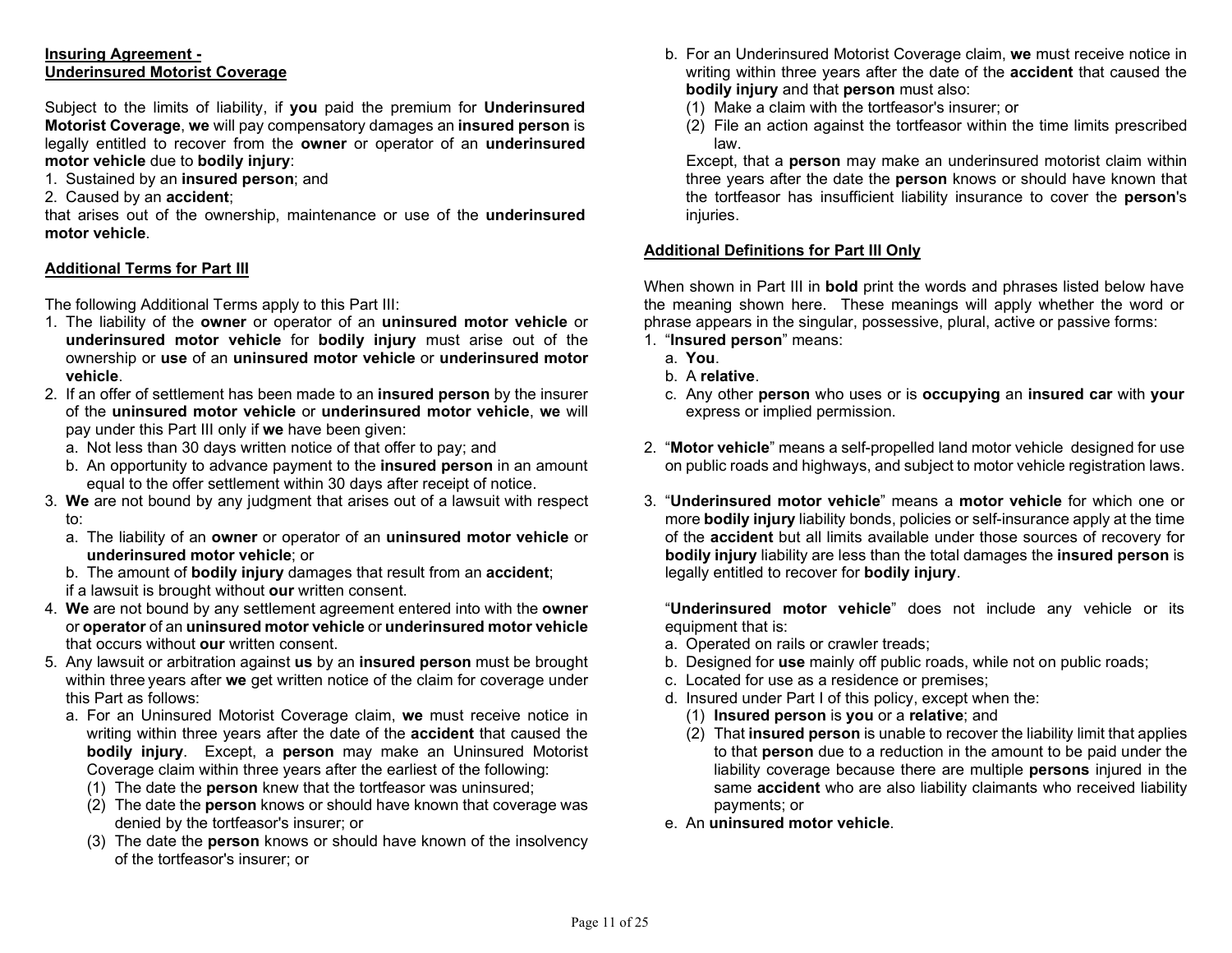- 4. "Uninsured motor vehicle" means a motor vehicle for which:
	- a. No bodily injury liability bonds, policies or self-insurance apply at the time of the accident.
	- b. There is liability insurance, but the liability insurer has legally denied coverage under its policy.
	- c. There is liability insurance, but the insurer writing the policy is or becomes insolvent.
	- d. There is liability insurance, but the limit of liability for bodily injury under that policy or bond is less than the minimum limits; or
	- e. The owner or operator cannot be identified, and that motor vehicle causes bodily injury to that insured person. If there has been no physical contact between the vehicle and either the insured person or a vehicle **occupied** by an **insured person**, there must be corroborating evidence that an unidentified vehicle was involved in the accident. Corroborating evidence means any additional and confirming testimony, fact or evidence that strengthens and adds weight or credibility to the insured person's account of the accident.

 "Uninsured motor vehicle" does not include any vehicle or its equipment that is:

- a. Owned by, or furnished or available for the regular use of, you or a relative if that vehicle is owned or operated by a person who is insured under any motor vehicle liability policy that complies with minimum limits;
- b. Operated on rails or crawler treads;
- c. Designed for use mainly off public roads, while not on public roads;
- d. Located for use as a residence or premises;
- e. Owned or operated by a self-insured under any applicable motor vehicle law, except a self-insured that is or becomes insolvent;
- f. Insured under Part I of this policy; or
- g. An underinsured motor vehicle.

# **Exclusions**

- 1. We do not provide coverage under this Part III for any insured person:
	- a. If that person, or that person's legal representative, settles the claim without our consent, and our right to recover payment from any liable party has been prejudiced by such act.
	- b. While occupying your insured car while it is being used as a public livery, rental, or commercial transportation vehicle. This exclusion does not apply to a:
		- (1) Share the expense car pool; or
		- (2) An insured car when it is being used in the course of volunteer work for a tax-exempt organization.
	- c. Using or occupying a vehicle without the permission of the owner. This does not apply to the use of the insured car by you or a relative.
- d. For punitive damages.
- 2. This coverage shall not apply directly or indirectly to benefit any:
	- a. Insurer or self-insurer under any of the following or similar laws:
		- (1) Workers compensation law; or
		- (2) Disability benefits law; or
	- b. Government entity, unit or agency.
- 3. We do not provide coverage under this Part III for any bodily injury that occurs while a transportation network company driver is logged in to a transportation network company's digital network or software application or while a transportation network company driver is providing transportation network services.
- 4. We do not provide coverage under this Part III for any bodily injury that occurs while an insured car is made available to others under a peer-topeer car sharing program.

If a court with proper jurisdiction finds an exclusion invalid, that exclusion is revised to apply only to the portion of damages that exceeds minimum limits.

# Limits of Liability

Without regard to the number of:

- 1. Insured persons;
- 2. Cars insured under this policy;
- 3. Separate premiums paid or shown on the Declarations Page;
- 4. Policies issued;
- 5. Claims made;
- 6. Vehicles involved;
- 7. Heirs or wrongful death beneficiaries involved; or
- 8. Lawsuits filed;

we will pay no more than the limit of liability shown for this coverage on the Declarations Page. There will be no stacking or combining of coverage afforded to more than one car under this policy.

The amount shown on the **Declarations Page** for "each person" is the most we will pay for all damages due to a **bodily injury** to one **person** in any one accident, and only the limit for "each person" will apply to the total of claims made for **bodily injury** and any and all claims:

- 1. Derived from such bodily injury including, but not limited to:
	- a. Loss of society;
	- b. Loss of companionship;
	- c. Loss of service or support;
	- d. Loss of consortium; and
	- e. Wrongful death.
- 2. For mental anguish or emotional distress due to seeing the accident or bodily injury occur.

Subject to the "each person" limit the amount shown for "each accident" is the most we will pay for all damages due to **bodily injury** sustained by two or more persons in any one accident.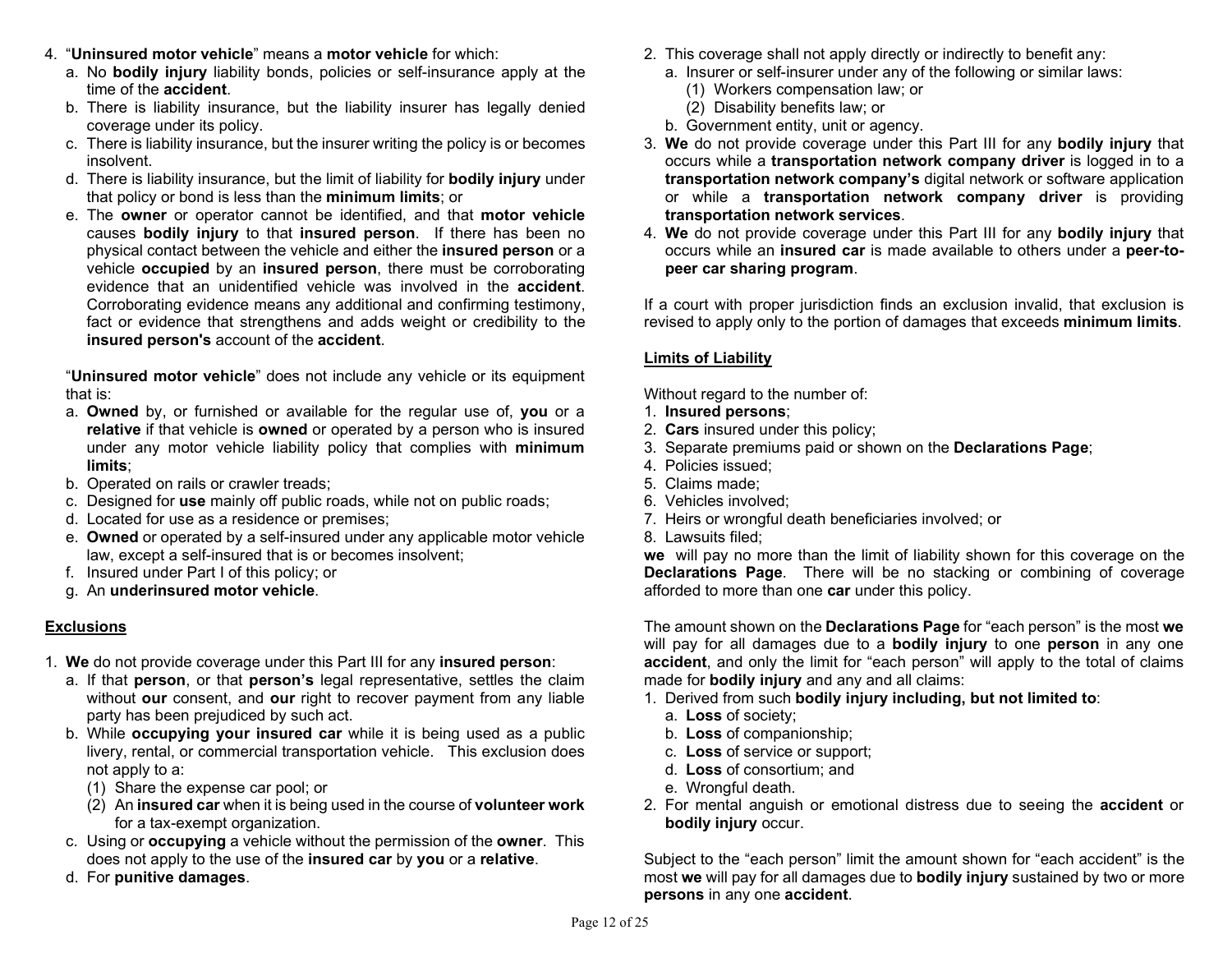No one will be entitled to duplicate payments for the same elements of damages under this policy or from any other source.

To prevent duplicate payments for the same elements of damages to be recovered by an insured person, the total damages an insured person is entitled to recover for bodily injury from the owner or operator of the uninsured motor vehicle or underinsured motor vehicle shall be reduced by any amount paid or to be paid because of **bodily injury**:

- 1. By or on behalf of any **persons** or organizations that may be legally responsible, including, but not limited to all sums paid under Part I of this policy;
- 2. Under Part II; and
- 3. Under any workers' compensation law, disability benefits law, or similar laws. This will not apply to Underinsured Motorist Coverage.

These reductions will not be applied to prevent the insured person from being fully compensated for his or her bodily injury.

If an insured person enters into a settlement agreement with the liable tortfeasor, or that person's liability insurer, for an amount less than the limits of liability under all bodily injury liability policies and bonds, the total amount of bodily injury damages sustained by the insured person in the accident for which benefits may be claimed by the **insured person** shall be reduced by the difference between those damages and the bodily injury limits of all applicable liability policies and bonds.

### Other Insurance

If there is other applicable similar insurance, bonds or self-insurance with the same priority of payment available under more than one policy or provision for coverage on an accident covered by this Part, we will pay only our share of the damages. Our share is determined as the proportion that our limit of liability bears to the total of all limits applicable on the same level of priority.

### However:

- 1. When an insured person occupies any vehicle, other than your insured car, this insurance shall be excess over any other similar insurance, bonds or self-insurance available to the insured person. The insurance, bonds or self-insurance which applies to the occupied motor vehicle is primary. But:
	- a. This excess clause will not apply as related to an insurance policy issued to or for an auto business that applies when you or a relative are operating a non-owned car used in an auto business, in which case, any insurance policy issued to or for that **auto business** for that **car** shall be excess to any coverage provided under this Part III – Uninsured/Underinsured Motorist Coverage.
	- b. If a car to which this Part III Uninsured/Underinsured Motorist Coverage applies is in an accident while being used by a person employed by or engaged in an auto business, and there is an applicable insurance policy or bond issued to or for that auto business, its employees, officers or

agents, then our coverage, if applicable, shall be excess to that insurance.

- 2. If we or an affiliate insurer have issued more than one policy to you that covers an insured person in any one accident caused by an uninsured motor vehicle or underinsured motor vehicle, the following apply:
	- a. We will pay no more than the highest limit of liability for one motor vehicle applicable under any one policy on either a primary or excess basis.
	- b. The insured person shall select the limit of coverage under only one policy for only one **motor vehicle**, and only that one limit under the one policy selected by the insured person shall apply.
	- c. No coverage will be provided by any of the other policies issued by us or an affiliate insurer.
	- d. The limit of liability under either Uninsured Motorist Coverage or Underinsured Motorist Coverage may not be added, combined, or stacked together with similar coverage under any other policy issued by us or an affiliate for bodily injury sustained by an insured person in an accident.

# Arbitration

Arbitration is not available for coverage disputes.

If agreement cannot be reached between the insured person and us on:

1. Whether that insured person is legally entitled to recover damages; and

2. The amount of damages which are recoverable by that insured person; from the owner or operator of an uninsured motor vehicle or underinsured motor vehicle, then the dispute may be arbitrated if both parties agree.

If we and the insured person agree to arbitrate, a qualified and impartial arbitrator shall be selected by the parties. If the parties cannot agree on an arbitrator within 30 days, either may request that a judge of a court with proper jurisdiction select such arbitrator.

Unless otherwise agreed by both parties:

- 1. Arbitration will take place in the county in which the insured person resides; and
- 2. Local rules of law as to procedure and evidence will apply. Disputes as to procedure and evidence shall be subject to the authority of the arbitrator.

The arbitrator has no authority to:

- 1. Decide issues of coverage; or
- 2. Award any amount:
	- a. In excess of the limit of liability;
	- b. As punitive damages; or
	- c. As fees, costs or interest.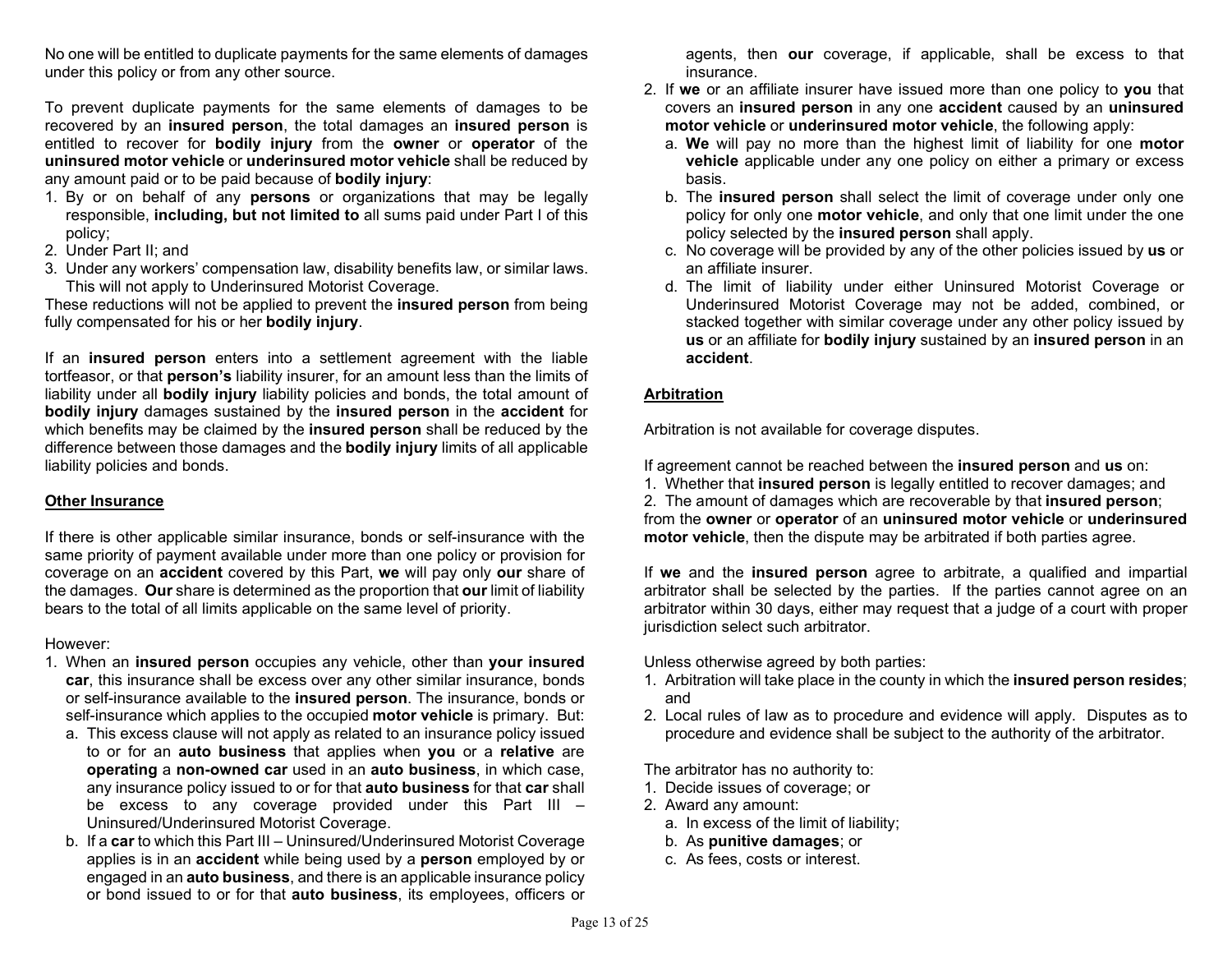The arbitrator's decision will be binding on:

- 1. Whether the insured person is legally entitled to recover damages; and
- 2. The amount of damages if the amount does not exceed the minimum limits.
- If the arbitrator's award exceeds the minimum limits, either party may demand the right to a trial. This demand must be made within 60 days of the arbitrator's decision. If this demand is not made, the amount of damages agreed to by the arbitrator will then be binding.

Each party will pay the expenses it incurs, and share in paying the agreed expenses of the arbitration and arbitrator equally.

# PART IV - CAR DAMAGE COVERAGE

### Insuring Agreement

Subject to the limits of liability, if you paid the premium for coverage under Part IV, we will pay for a loss described below to an insured car for which coverage has been purchased. We will pay for loss to an insured car caused by:

- 1. A comprehensive loss, other than collision, only if the Declarations Page shows that Comprehensive coverage applies for that insured car.
- 2. Collision, only if the Declarations Page shows that Collision Damage applies for that insured car.

Loss caused by:

- 1. Missiles;
- 2. Falling objects;
- 3. Fire;
- 4. Theft;
- 5. Malicious mischief or vandalism;
- 6. Riot or civil commotion;
- 7. Explosion;
- 8. Earthquake:
- 9. Windstorm, hail, water or flood; or
- 10. Accidental glass breakage;

are comprehensive losses to be paid under Comprehensive coverage. Loss due to the hitting or being hit by an animal or bird will also be paid under Comprehensive coverage, but only if there is proof that the car damage directly resulted from contact with that animal or bird. A comprehensive loss shall not include any **loss** covered as a collision.

# Loss caused by an insured car:

- 1. Overturning; or
- 2. Colliding with or being hit by another object;

are collision losses to be paid under Collision Coverage. A collision loss shall not include any loss covered as a comprehensive loss.

# Towing and Labor Coverage

If you paid the premium for Towing and Labor Coverage and it is shown on the Declarations Page, we will pay up to the limits shown on the Declarations Page for towing and labor costs incurred each time an insured car for which you bought this coverage is disabled. This includes the costs associated with emergency flat tire change, tire repair, battery jump, battery repair, fuel delivery (but not the fuel) and locksmith services each time an insured car is disabled, subject to the limits shown on the **Declarations Page** for that **insured** car. Covered labor must be performed at the time and place of disablement and does not include routine maintenance of the insured car. The maximum amount we will pay for any single disablement will be the amount shown on the Declarations Page for this coverage for that insured car. You must provide us with a verifiable receipt of the towing or labor charges incurred. This coverage does not apply to towing from entrapment in snow, mud, water or sand, more than 100 feet from a public road or highway.

# Loss of Use (Rental) Coverage

If you paid the premium for Loss of Use Coverage and it is shown on the Declarations Page, when an insured car for which you bought this coverage sustains loss due to a collision, we will reimburse you for necessary car rental charges you incur from a licensed rental car agency, while that insured car is inoperable due to that loss. We will pay no more than the limit shown on the Declarations Page.

Loss of Use Coverage is limited to the period the vehicle is inoperable or under repair.

Loss of Use Coverage will end 72 hours after we offer to pay the amount we determine is due for a total loss.

No deductible applies to Loss of Use Coverage. The limits set forth above are the most we will pay as the result of any one loss, regardless of the number of insured cars listed on this policy or premiums paid.

# Full Glass Coverage

If you paid the premium for Full Glass Coverage and it is shown on the Declarations Page for an insured car that has Comprehensive coverage, no deductible will be applied for a covered comprehensive loss to that insured car for any damage to the following safety equipment:

- 1. Glass used in the windshield, doors and windows; or
- 2. Glass, plastic or other materials used in the lights.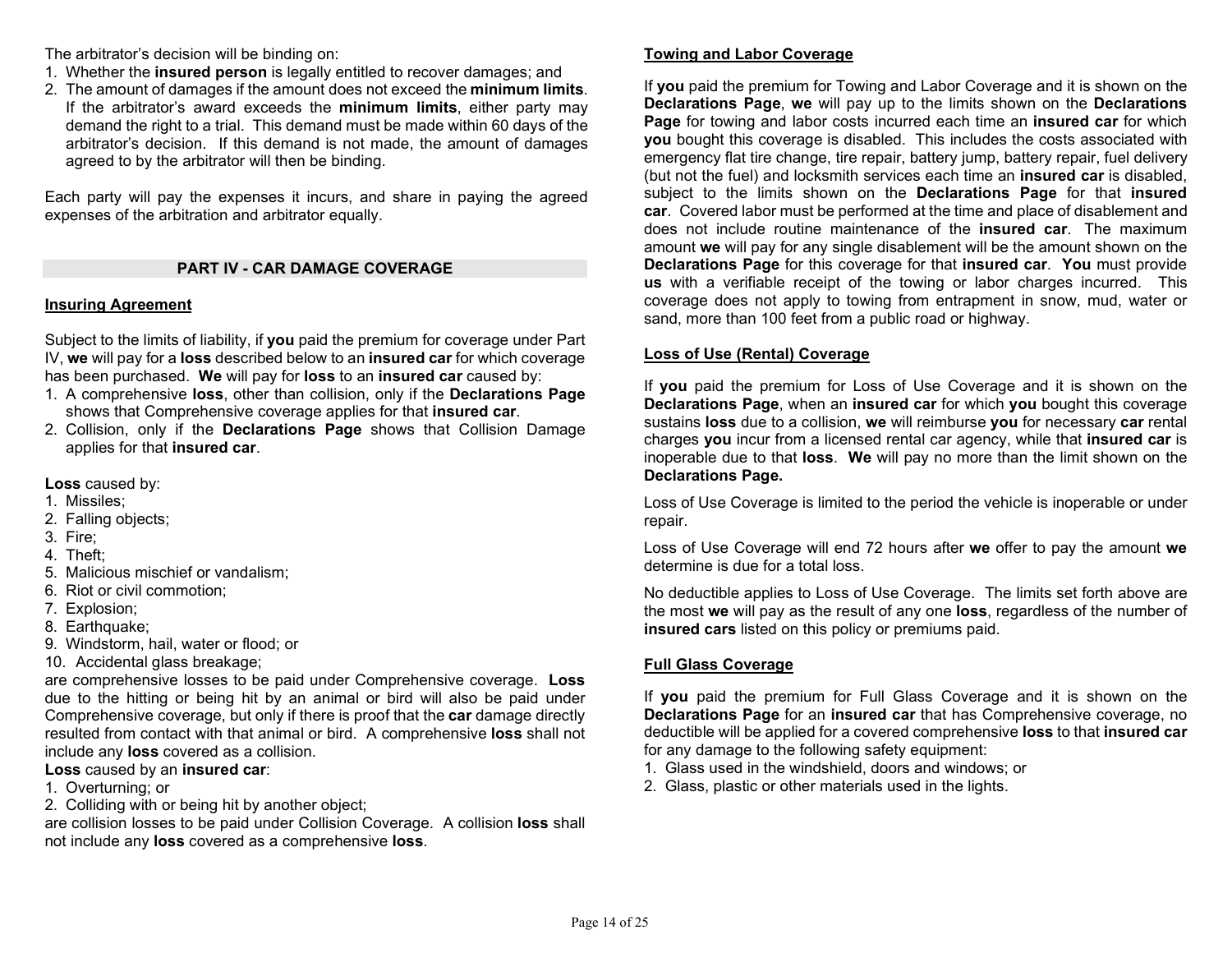# Additional Definition

When shown in Part IV in **bold** print "**special/additional equipment**" means any of the following, except when installed by the original manufacturer of an insured car or by the manufacturer's dealer as a manufacturer's new car option or equipment on an insured car:

- 1. Parts, accessories, ground effects and any other equipment or enhancement;
- 2. Any modified suspension equipment, modified engines, modified carburetor systems, modified equipment, or custom wheels, including, but not limited to:
	- a. Aluminum, magnesium, chrome or alloy wheels;
	- b. Special wide-tread tires or slicks;
- 3. Custom paint, murals, decals or graphics; special carpeting or furnishings; sunroofs, moon roofs, t-bar or height extending roofs; bubble domes or similar windows; refrigeration or cooking equipment and any equipment used for sleeping;
- 4. Electronic video, audio, digital or data transmitting, receiving, recording and playback device, including but not limited to:
	- a. Communication and audio devices, including citizen band radios, two way mobile radios, televisions, VCR, mobile cellular and other telephones, blue tooth devices, scanning monitor receivers, audio devices that record and/or play sound, including: radios; satellite radios; stereos; cassette tape decks; compact disk systems; MP3 devices; internet audio streaming devices; audio interface devices; radio scanners; and similar devices for reproducing sound;
	- b. GPS and other navigation systems;
	- c. Personal computers and internet access systems;
	- d. Video devices, including DVD devices, VCR's; monitors; cameras and televisions; and
	- e. Any accessories, cables, connectors or antennas used with any of these types of equipment.

# **Exclusions**

Coverage does not apply to loss:

- 1. To an insured car while used for livery or delivery services. This exclusion does not apply to:
	- a. Shared expense car pools; or
	- b. An insured car while used in the course of volunteer work for a taxexempt organization.
- 2. Caused by:
	- a. War (declared or undeclared);
	- b. Civil war;
	- c. Insurrection;
	- d. Rebellion;
	- e. Revolution;
	- f. Nuclear reaction, radiation, or radioactive contamination;
- g. Pathogenic, poisonous, biological, toxic, explosive or other hazardous materials; or
- h. Any consequence of any of the items listed above.
- 3. To any special/additional equipment. However, if you have paid the premium for Special/Additional Equipment Coverage and it is shown on the Declarations Page, this exclusion shall not apply to the special/additional equipment listed on the schedule of special/additional equipment in our records. If you change the special/additional equipment on an insured car, you must notify us to change your listed equipment before any added special/additional equipment will be covered.
- 4. To any camper body or trailer.
- 5. That occurs to any vehicle while it is located for use as a residence or premises.
- 6. That results from off-road recreational use of a vehicle.
- 7. Resulting from:
	- a. Prior loss or damage;
	- b. Manufacturer's defects; or
	- c. Any of the following:
		- (1) Wear and tear;
		- (2) Freezing;
		- (3) Mechanical or electrical breakdown or failure;
		- (4) Road damage to tires; or
		- (5) Mold, mildew, fungi or any by-product of these;
		- unless the damage is the result of other loss covered by this policy.
- 8. To any personal property, including but not limited to wearing apparel, any personal property, tools or nonstandard equipment and racks which is permanently or temporarily attached to an insured car at the time of the loss.
- 9. That occurs while you, or anyone driving with your permission, is using an insured car:
	- a. In an illegal trade or transportation;
	- b. While committing a crime (other than a violation of a traffic law or similar law governing the ownership or operation of a vehicle); or
	- c. While fleeing any law enforcement personnel.
- 10. Arising out of or due to the use of an **insured car** for transportation of any explosive substance, flammable liquid or similarly hazardous material, except transportation, incidental to ordinary residential or farm activities. This shall not apply to the fluids necessary for the operation of the vehicle.
- 11. That occurs while an insured car is racing.
- 12. That occurs while an insured car is subject to any bailment lease, conditional sale, mortgage or other encumbrance not specifically declared and described on this policy.
- 13. Due to theft or conversion by you, or a relative. However, this does not apply to the interest of a named insured or the spouse of the named insured who resides in the same household as the named insured if that person did not consent to, direct, contribute to, or participate in the theft or conversion.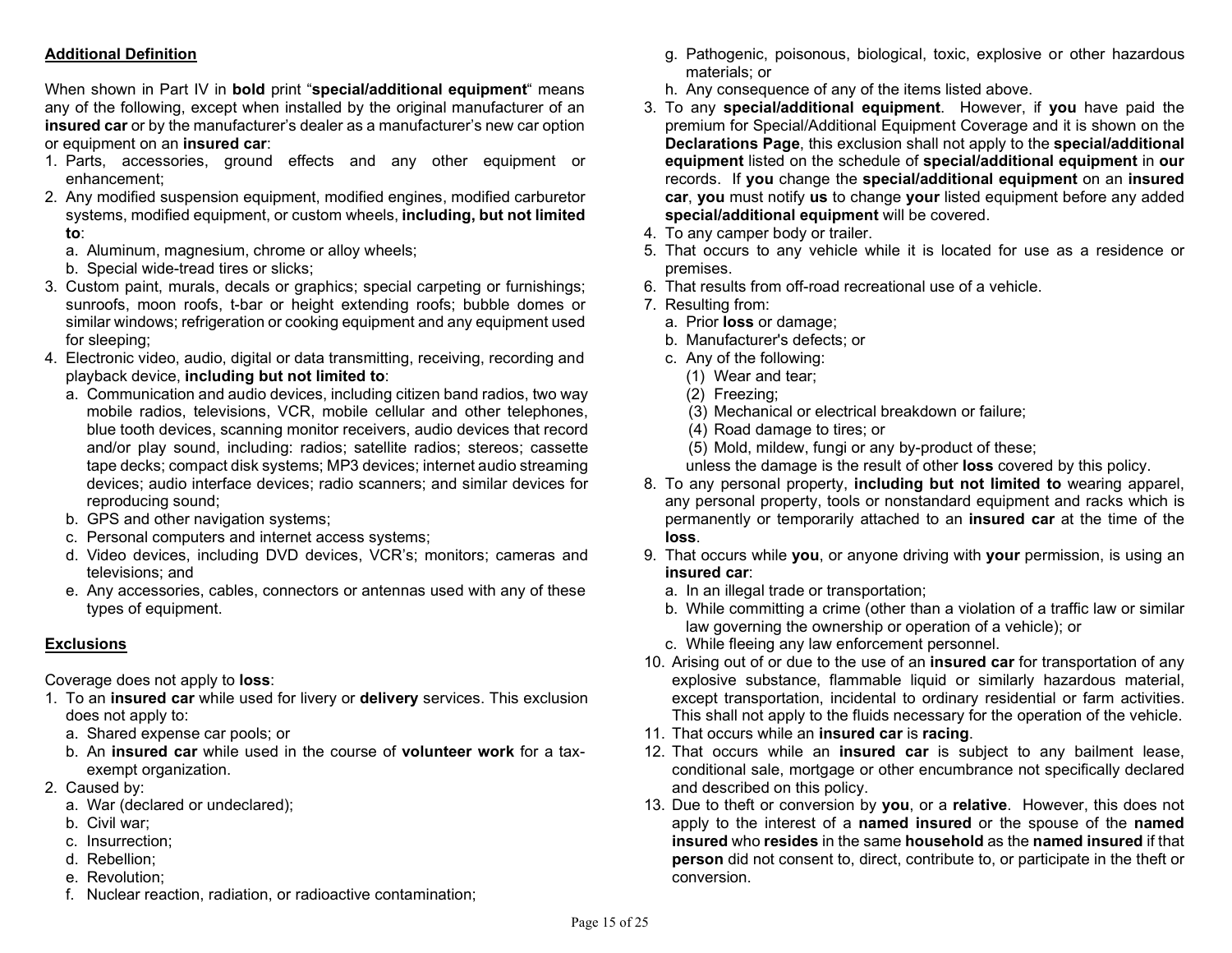- 14. To an insured car caused intentionally by or at the direction of any person listed on the Declarations Page. This exclusion will not apply to the interest of named insured, or the spouse or relative of the named insured who resides in the same household as the named insured, if the loss is a result of domestic violence, as defined in the Arizona laws as amended, and:
	- a. That person has not:
		- (1) Participated in;
		- (2) Contributed to;
		- (3) Directed; or
		- (4) Consented to;

the intentional act causing the loss; and

- b. That person cooperates in any investigation relating to the loss.
- 15. That occurs while an insured car is driven by any person who is not a listed driver on the Declarations Page and who does not have a valid driver's license.
- 16. To an insured car when it is driven, operated, or used by any person who: a. Resides in your household; or
	- b. Is a regular operator of an insured car;
	- but is not listed or endorsed on the policy prior to loss.
- 17. That occurs while an insured car is rented to, leased to, or loaned to any person or organization in return for compensation, payment or benefit of any kind in exchange for, or resulting from, the use of the **insured car**.
- 18. That occurs while under the care or control of a business or person, other than a person listed as an insured driver under this policy, in exchange for payment, compensation or payment in kind in exchange for, or resulting from, the use of an insured car.
- 19. That occurs while a transportation network company driver is logged in to a transportation network company's digital network or software application or while a transportation network company driver is providing transportation network services.
- 20. That occurs while an insured car is made available to others under a peerto-peer car sharing program.
- 20. Due to the legal seizure or destruction of an insured car by any government or civil authority for any reason.
- 21. Due to the repossession of the **insured car** by a **person** or entity legally entitled to do so.
- 22. Resulting from the ownership, maintenance, or use of an insured car while a person is engaged in any business other than auto business activities. This exclusion includes use of a vehicle for livery and delivery services. This exclusion does not apply if business use of an insured car has been declared to us and an additional business use premium has been paid.
- 23. To an insured car due to diminution of value, or any loss or reduction in market or resale value, that is alleged to result from a **loss** or the repair or replacement of the property after the **loss**, or is claimed after a workmanlike repair.
- 24. That occurs while the operator of the car is texting, keying or typing on any portable electronic device, including but not limited to mobile phones and computers.
- 25. To any vehicle other than an insured car for which the premium has been paid for the coverage being sought under this Part.
- 26. To any vehicle involved in a single vehicle accident when a police report has not been made within twenty-four (24) hours of the **accident**.

# Limits of Liability

- 1. Our Limit of Liability for loss shall not exceed the lowest of:
	- a. The Actual Cash Value of the stolen or damaged property at the time of loss, reduced by the deductible shown on the Declarations Page:
	- b. The amount necessary to repair the property to its pre-loss physical condition, reduced by the deductible shown on the Declarations Page;
	- c. The amount necessary to replace the property with property of like kind and quality, reduced by the deductible shown on the Declarations Page; or
	- d. Any Stated Amount Limit of Liability shown on the Declarations Page, including but not limited to any value listed for special/additional equipment.
- 2. If you or the owner of the insured car keep the salvage, the amount we pay will be reduced by the salvage value.
- 3. If loss is sustained by more than one insured car in the same collision, the terms of this policy shall apply separately to each **insured car**, including any applicable deductibles.
- 4. The amount we will pay under this Part will be adjusted and reduced for depreciation, physical condition and betterment as applicable. We do not pay for the amount of any betterment. You are responsible to pay for any betterment.
- 5. The amount we will pay to repair an insured car or replace parts will be based on the cost of parts which may be new, used, reconditioned, remanufactured or refurbished parts, that are original and/or non-original manufacturer parts or equipment.
- 6. There shall be no duplicate recovery for the same elements of loss under this coverage and any other coverage under this policy or any other source.
- 7. Each item of special/additional equipment shall be subject to the deductible shown on the Declarations Page for special/additional equipment. No other deductible shall apply to special/additional equipment.

# No Benefit to Bailee

These coverages shall not directly or indirectly benefit any **person** or entity other than you for loss to an insured car.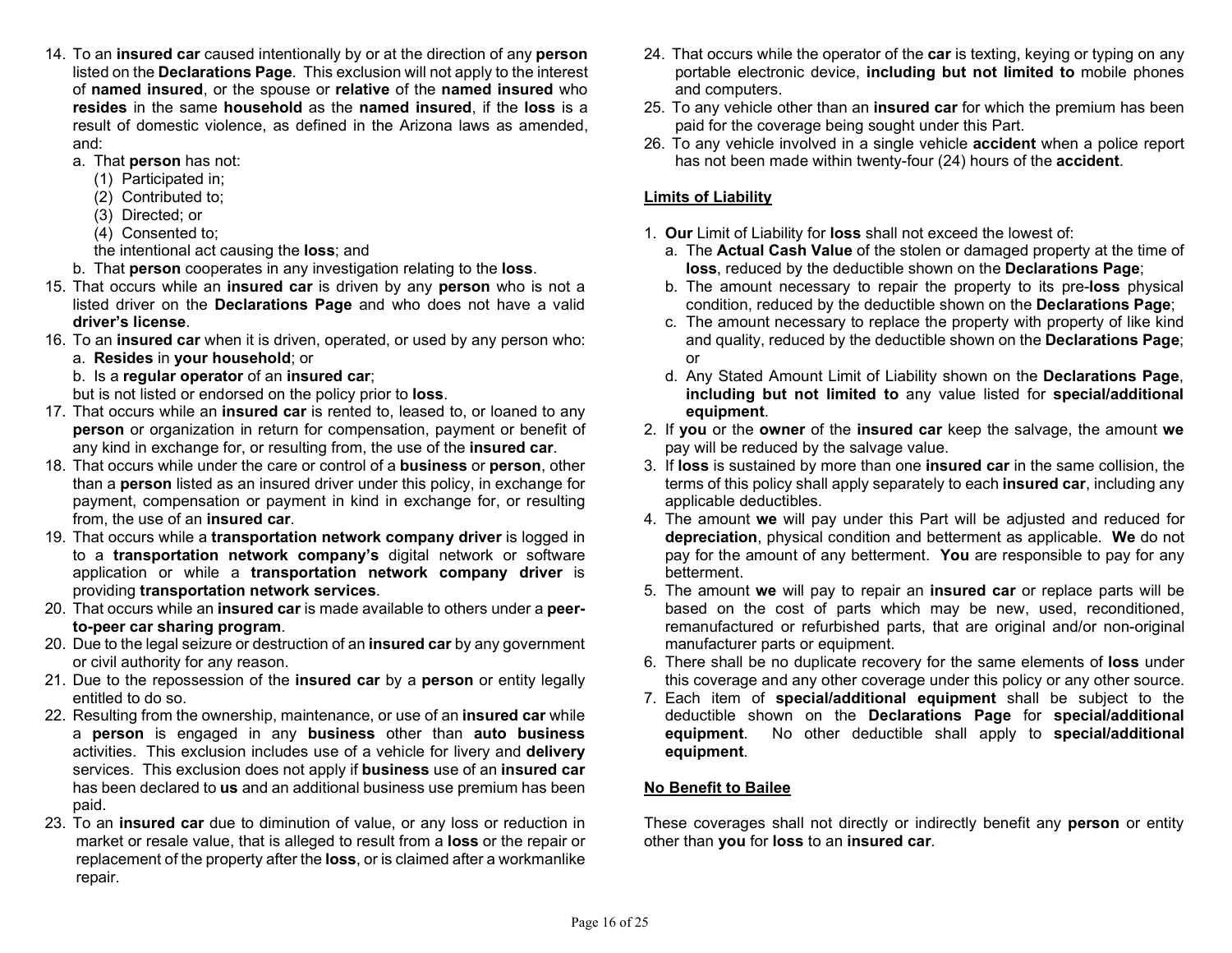# Appraisal

If you and we fail to agree on the amount of loss, either may demand an appraisal of the loss. Each will appoint a competent and disinterested appraiser. The appraisers will select a third appraiser to decide any differences. Each appraiser will state separately the Actual Cash Value and the amount of loss. The award in writing by any two appraisers will be binding and will determine the amount payable. Each party will pay the expenses of its chosen appraiser. The expenses and the cost of the third appraiser will be shared equally.

We do not waive any of our rights under this policy by agreeing to an appraisal of the amount of loss. Coverage issues or disputes under this policy may not be determined by the appraisers.

### Payment of loss

At our option, we will pay the loss in money, or repair or replace the damaged or stolen property. With your consent, payment for repairs may be made directly to a repair shop if damage is repaired.

We may, at any time before the **loss** is paid or the property is replaced by **us**, return, at our expense any stolen property either to you or to the address shown in our records with payment for the resulting damage. We may keep all or part of the property at the agreed or appraised value, but there shall be no abandonment to us. We have no duty to preserve salvage.

In the event of a covered theft of, or total loss to, an **insured car**:

- 1. The titled owner of that car must deliver to us, within 30 days after we offer the amount due under the terms of this policy, the title to that car and any other requested documents.
- 2. If we agree to allow the titled owner of any covered insured car to retain the salvage after we declare that insured car is a total loss or non-repairable, that owner is required by law to get a salvage vehicle title or non-repairable vehicle title before we pay that total loss.

We may make payment for a loss to you or the owner of the car. No payment is due under Part IV until you have fully complied with all of the conditions and duties stated in this policy.

Under no circumstances will a payment be made under the policy until evidence of satisfactory repairs is presented to us. At that time, we will have the right, at our option, to inspect the repairs prior to our making any payment for the loss.

### Timeliness of Repairs

If there is a loss, you must begin repairs on an insured car within ninety (90) days from the date of loss. We will not be responsible for any loss or portion thereof which is caused by your delay in commencing such repairs.

### Car Storage

We will pay up to a reasonable and customary daily rate for the cost of storage of an insured car in the event of a loss to the insured car for which coverage is provided under this Part. We will pay no more than \$400 total for the cost of storage of the **insured car** under this Part.

### Loss Payee & Lienholder's Rights

If a loss payee or lienholder is shown on the **Declarations Page** with respect to an insured car, any amount paid under this Part IV for loss to that car will be paid according to your interest and that of the loss payee or lienholder. We may make separate payments according to those interests. However, with your consent, payment may be made directly to a repair shop when the loss is being repaired.

We will be subrogated to the loss payee or lienholder's rights of recovery to the extent of **our** payment.

Where a claim is denied for non-cooperation or breach of the Insured's duties owed to us, the Loss Payee or lienholder's interest will not be protected. Where fraud, misrepresentation, material omission, intentional damage, or conversion, secretion and/or embezzlement of a **car** has been committed by or at the direction of you or a relative, or where the loss is otherwise not covered under the terms of this policy, the Loss Payee or lienholder's interest will not be protected. We have no duty to make any payment to a lienholder or Loss Payee unless the loss is payable to you and all policy terms and conditions have been met.

We reserve the right to cancel the policy as permitted by policy terms. Cancellation shall terminate this agreement as to the Loss Payee's interest.

### Other Insurance

If there is other applicable insurance or source of recovery for **loss** to an **insured** car, we will pay the proportionate share our limit of liability bears to the total of all available sources of recovery. The deductible of this policy will be taken in a proportionate share based on the deductibles of each policy.

Other sources of recovery include, but are not limited to any:

- 1. Coverage provided by the car owner;
- 2. Other physical damage insurance available; and
- 3. Other source of recovery that applies to the loss.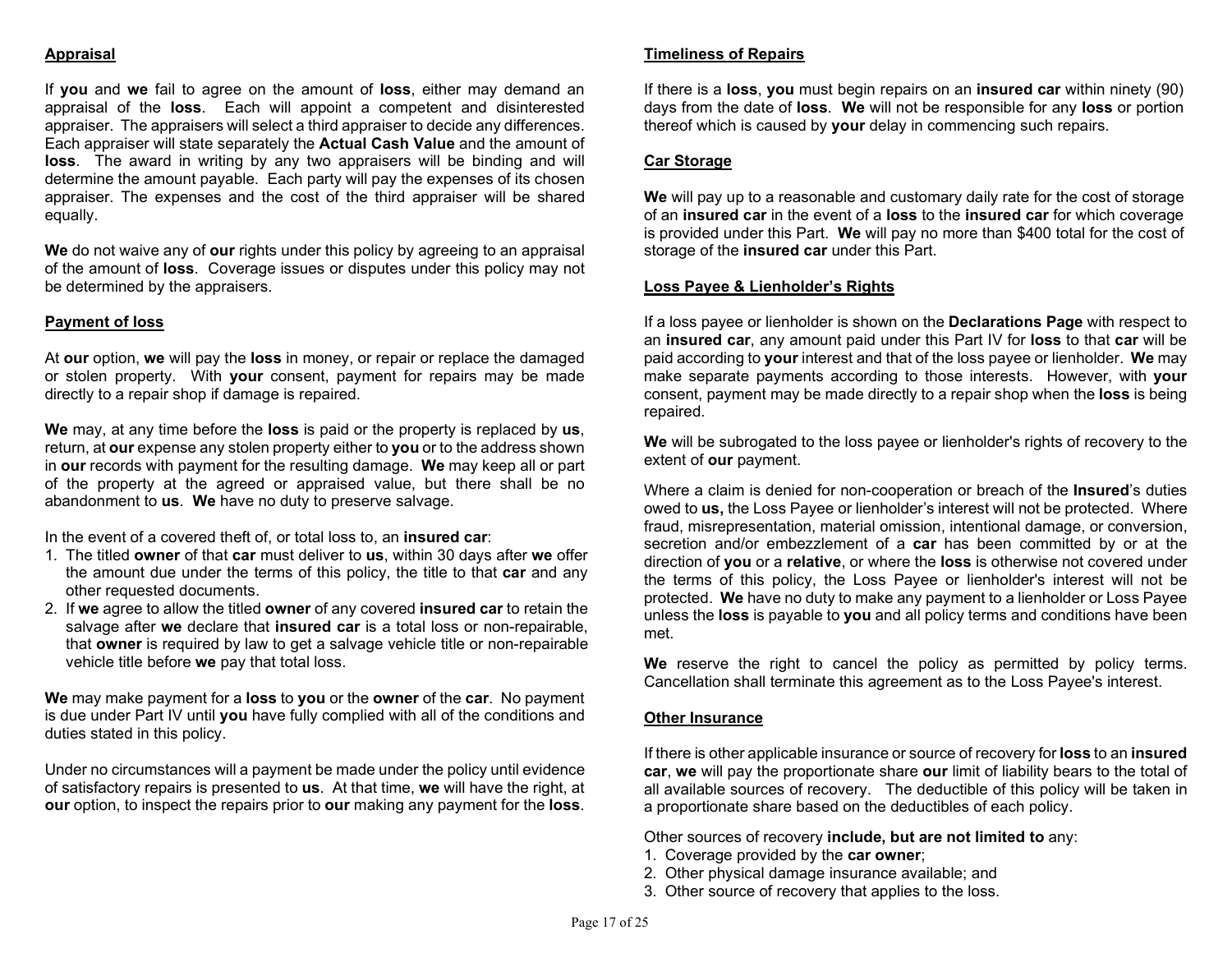# PART V - ACCIDENTAL DEATH AND DISMEMBERMENT COVERAGE

# Insuring Agreement

If you have paid the premium for Accidental Death and Dismemberment Coverage and it is shown on the Declarations Page, we will pay the benefits described under the Limits of Liability in this Part V with respect to bodily injury sustained by the named insured as the result of a Covered Event specified in this Part V.

# Limits of Liability

If a named insured sustains death, dismemberment or loss of life, as described below, independent of other causes, that is the result of a Covered Event in an accident, we will pay the stated benefit to the named insured, subject to the aggregate limit of liability shown on the Declarations Page.

DEATH, DISMEMBERMENT OR LOSS OF SIGHT: If within 90 days from the date of an **accident** arising out of a Covered Event, **bodily injury** sustained by the named insured in that accident causes death, dismemberment or loss of sight, we will pay, as follows, but no more than the Limit of Liability shown on the Declarations Page for all bodily injury:

- 1. For accidental loss of life of the named insured we will pay the limit shown on the Declarations Page.
- 2. For loss of both Hands or both Feet, we will pay the limit shown on the Declarations Page.
- 3. For loss of sight in both eyes we will pay the limit shown on the Declarations Page.
- 4. For loss of one hand and one foot we will pay the limit shown on the Declarations Page.
- 5. For loss of either Hand or Foot we will pay one-half of the limit shown on the Declarations Page.
- 6. For loss of sight in one eye we will pay one-half of the limit shown on the Declarations Page.
- 7. For loss of a thumb and index finger of same Hand of the named insured we will pay one-half of the limit shown on the Declarations Page.

The word "loss", as used in this Part V, means:

- 1. With regard to hand or foot, complete severance through or above the wrist or ankle joint.
- 2. With regard to sight of eyes, entire and irrecoverable loss of sight.
- 3. With regard to thumb and index finger, complete severance through or above metacarpophalangeal joint.

The limit of liability shown for this coverage on the Declarations Page is the aggregate limit for all claims under this Part  $V$ , and is most we will pay under

this coverage with respect to a named insured, without regard to the number of:

- 1. Bodily injuries sustained by the named insured;
- 2. Cars insured under this policy;
- 3. Separate premiums paid or shown on the Declarations Page;
- 4. Policies issued;
- 5. Claims made; or
- 6. Vehicles involved.

There will be no stacking or combining of coverage afforded to more than one car under this policy.

# COVERED EVENTS:

- 1. While the named insured is riding solely as a passenger in or on, boarding or alighting from any public conveyance, including air, licensed to carry passengers for hire; or
- 2. When the named insured sustains injuries caused by unavoidable exposure to the elements following the forced landing, stranding, sinking or wrecking of such means of transportation described above in which the person insured has been riding solely as a passenger; or
- 3. While the named insured is driving or riding in or on; boarding or alighting from, a four-wheel private passenger automobile.

# Seat Belt Coverage

The Principal Sum benefits for Accidental Death under this policy will be increased by an additional 20% of the benefit amount if death results while the named insured is a passenger or driver of a four-wheel private passenger automobile and the named insured's seat belt is properly fastened about their body.

# Exclusions

This coverage does not cover any loss, death or bodily injury incurred for, or resulting from, any of the following:

- 1. Suicide or attempted suicide.
- 2. Intentional self-infliction of injury or attempted self-inflicted of injury.
- 3. Self-destruction or attempted self-destruction.
- 4. Infections except phylogenic infections caused wholly by a covered **bodily** injury.
- 5. War or any warlike action.
- 6. Accident occurring while serving as an active member of any military unit, including but not limited to coast guard, national guard, army, naval or air service of any country.
- 7. Accident occurring while operating, or learning to operate, or performing duties as a member of the crew of any aircraft.
- 8. Sickness or disease of any kind.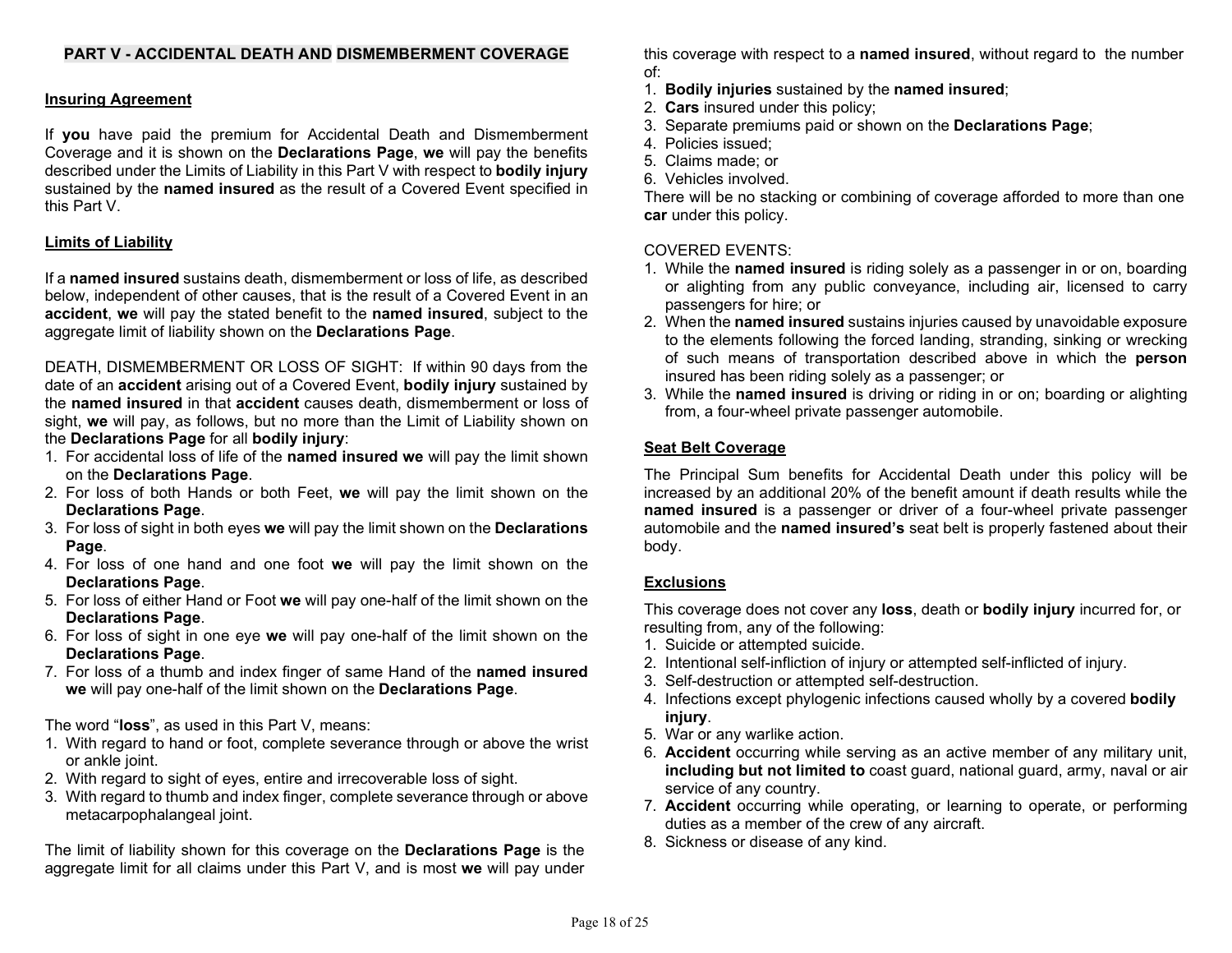- 9. Bodily injury or loss occurring while the named insured is intoxicated or under the influence of any narcotic, unless consumed or ingested pursuant to directions from a licensed physician, in the course of treatment, without any warning from the physician or a licensed pharmacist against operating any motorized vehicle while under the influence of the narcotic.
- 10. While racing.
- 11. While operating a motor vehicle use of a motor vehicle as a livery service or for delivery.
- 12. Bodily injury or loss that occurs while a transportation network company driver is logged in to a transportation network company's digital network or software application or while a transportation network company driver is providing transportation network services.
- 13. As a result of a hernia of any kind.
- 14. As a consequence of diabetes.
- 15. Bodily injury caused or contributed to, because the named insured committed, participated in or attempted to commit:
	- a. A felony; or
	- b. An act of violence, civil disobedience, civil disorder, riot or insurrection.

# Additional Terms for Part V

- 1. NOTICE OF CLAIM: Written notice of claim must be given to us within 20 days after any **bodily injury** covered by this Part V, or as soon thereafter as is reasonably possible.
- 2. PROOF OF LOSS: Written proof of loss must be furnished to us within 90 days after the date of a covered event. Failure to furnish such proof within the time required shall not invalidate nor reduce any claim if it was not reasonably possible to give proof within such time, provided proof is furnished as soon as reasonably possible.
- 3. PAYMENT OF CLAIMS: Payment for loss of life will be payable in accord with any beneficiary designation made to us, or if none, then to the estate of the named insured. Payment of our limit of liability to the legal representative of the estate shall be deemed discharge of our duties under this Part V.
- 4. PHYSICAL EXAMINATION AND AUTOPSY: We have the right for physical examination or autopsy of the **named insured** who is making a claim under this Part V by a licensed medical practitioner or pathologist when, and as often as we reasonably require, unless barred by law.

# Policy Period & Territory

This policy applies only to **accidents** and **losses** that occur:

- 1. During the policy period as shown in the Declarations Page and any grace period that may apply, unless the policy is cancelled, in which case all coverage ends on the effective date of the cancellation; and
- 2. Within the policy territory. The policy territory is the United States of America, its territories or possessions, or Canada. This policy also applies to an **accident** or loss involving an insured car while being transported between ports within the policy territory.

# Two or More Cars Insured

As to any **accident**, occurrence or **loss** to which this and any other **car** policy issued to you by us, or an affiliated insurer, applies to provide the same or similar type of coverage, the total limit of our liability under all the policies shall not exceed the highest applicable Limit of Liability under any one policy for any one vehicle insured.

# Claims Handling

We may use any or all of the following to determine the value of any damages, loss or claim that may be covered by this policy:

- 1. Exams by doctors we select, at our expense, as often as we reasonably request.
- 2. Medical record review and test result review by persons and services selected by us.
- 3. Computer programs and databases for the analysis of medical treatment and expenses.
- 4. Computer programs, databases and published sources for bodily injury, medical, medical expense and damage information.
- 5. Estimates by vehicle repair shops.
- 6. Computer programs and databases for the evaluation of injuries and predicting jury verdicts.
- 7. Computer programs, databases and published sources for vehicle values and cost of repair.
- 8. Third-party vendors providing estimating, appraisal, injury evaluation, earnings calculators, and analysis.
- 9. Special-application technology.

# Suits Against Us

No legal action may be brought against us until there has been full compliance with all terms of this policy.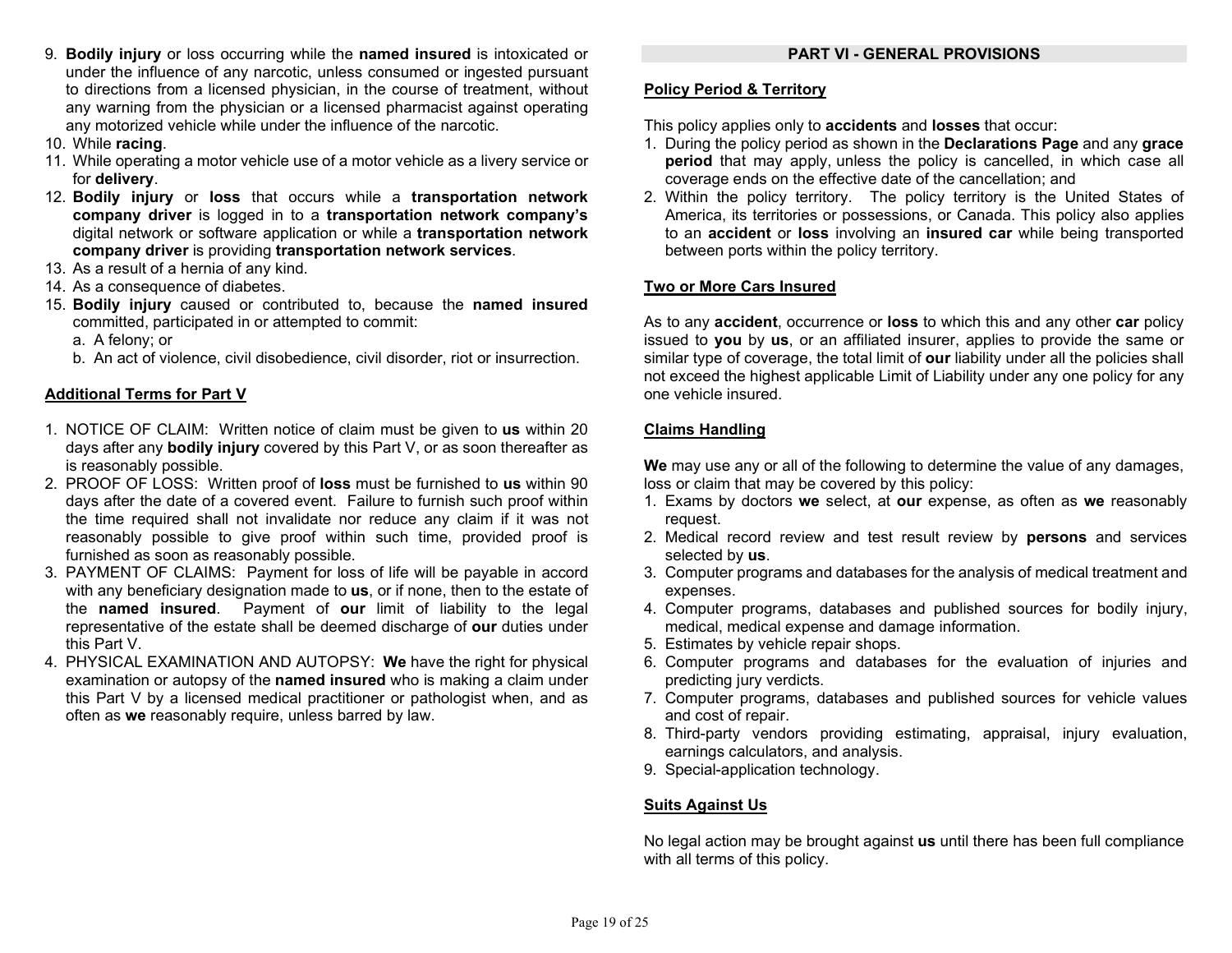No one other than an insured person under Part I of this policy shall have any interest in this policy prior to obtaining a verdict against an insured person.

No legal action may be brought against **us** for payment under Part  $I -$  Liability To Others until:

- 1. We agree in writing that the insured person, as defined under Part I, has an obligation to pay damages; or
- 2. The amount of the damages due under Part I on behalf of an insured has been determined by final judgment after trial.

No one shall have any right to make us a party to a suit to determine the liability of an insured person under Part I.

No one may sue us to determine the amount of loss payable under Part IV - Car Damage Coverage until after having complied with the Appraisal clause of this policy.

We have no duty to preserve or otherwise retain any salvage for any purpose, including as evidence for any type of court proceeding.

No one may sue us to determine the amount payable under Part V - Accidental Death and Dismemberment Coverage until at least 60 days after written proof of loss has been furnished to us. No such legal action may be brought after the expiration of three years after the time written proof of loss is required to be furnished to us.

### Our Recovery Rights (Subrogation & Reimbursement)

In the event of any payment under this policy:

- 1. We will be subrogated to all rights of recovery of the person or entity to or for whom payment was made against another **person** or organization; and
- 2. Any person to or for whom a payment is made who recovers damages from a liable person or entity, or their insurer, shall hold the proceeds of that recovery in trust for us.

These rights shall be only to the extent of payments made under this policy. The **person** or organization to or for whom payment was made under this policy will be required to reimburse us out of any monies received from any party or organization liable for damages, or his or her insurance company.

We reserve the right to subrogate against, and receive full indemnification from, any **person** who has committed an act of domestic violence, as defined by Arizona laws, that caused an **accident** or **loss** for which payment has been made by us but which would have been otherwise excluded if we did not protect the interest of the innocent victim of domestic violence.

Anyone to whom payment was made under this policy must cooperate with us, do whatever is necessary to protect our subrogation rights, and do nothing after the loss to harm our rights.

If we seek recovery from a liable party:

- 1. You authorize us to seek recovery of any applicable deductible. Unless you submit a written request to us to collect your deductible, we have no duty to do so, and we will notify you if we do not intend to proceed to collect the deductible; and
- 2. You agree to be bound by any settlement agreement entered into by us and the liable party, or the outcome of any arbitration we enter into, for those sums.

We reserve the right to compromise or settle the deductible and property damage claims against the responsible parties for less than the full amount. If the total recovery is less than the total of our payment and the deductible, we will reduce reimbursement of the deductible to you based on the proportion that the actual recovery bears to the total of our payment and the deductible.

Any reimbursement to you by us will be reduced by a proportionate share of attorney fees incurred in connection with the recovery.

If anyone insured under this policy makes recovery from a responsible party without our written consent, that insured's rights under any affected coverage will no longer exist.

If payment is made on behalf of anyone insured under this policy to comply with state mandated coverage, and the policy or any subsequent change in coverage was obtained from us as a result of your material misrepresentation of the risk to be insured by us, which otherwise, had it been known to us at the time coverage was agreed to by us, we would have declined coverage or extension of coverage to you, you agree to reimburse us to the full extent of any loss and adjustment expense paid on your behalf as a result of your material misrepresentation to us.

Without regard to our rights to recover under this clause, we will not seek recovery for payments we have made under:

- 1. Part II Medical Payments Coverage unless the person to or for whom payment is made recovers damages from another. In such case, we have a lien against that recovery to the extent of our payment in excess of \$5,000. As required by law, we will record a statement of lien and give notice of lien as required by law to affected parties.
- 2. Part III Uninsured/Underinsured Motorist Coverage as against the owner or operator of an underinsured motor vehicle as defined under that Part.

### Transfer of Your Interest in This Policy

Interest in this policy may not be assigned or transferred without our written consent. However, if you die, coverage will be provided until the end of the policy period for:

1. Any person specifically named as an operator on the Declarations Page;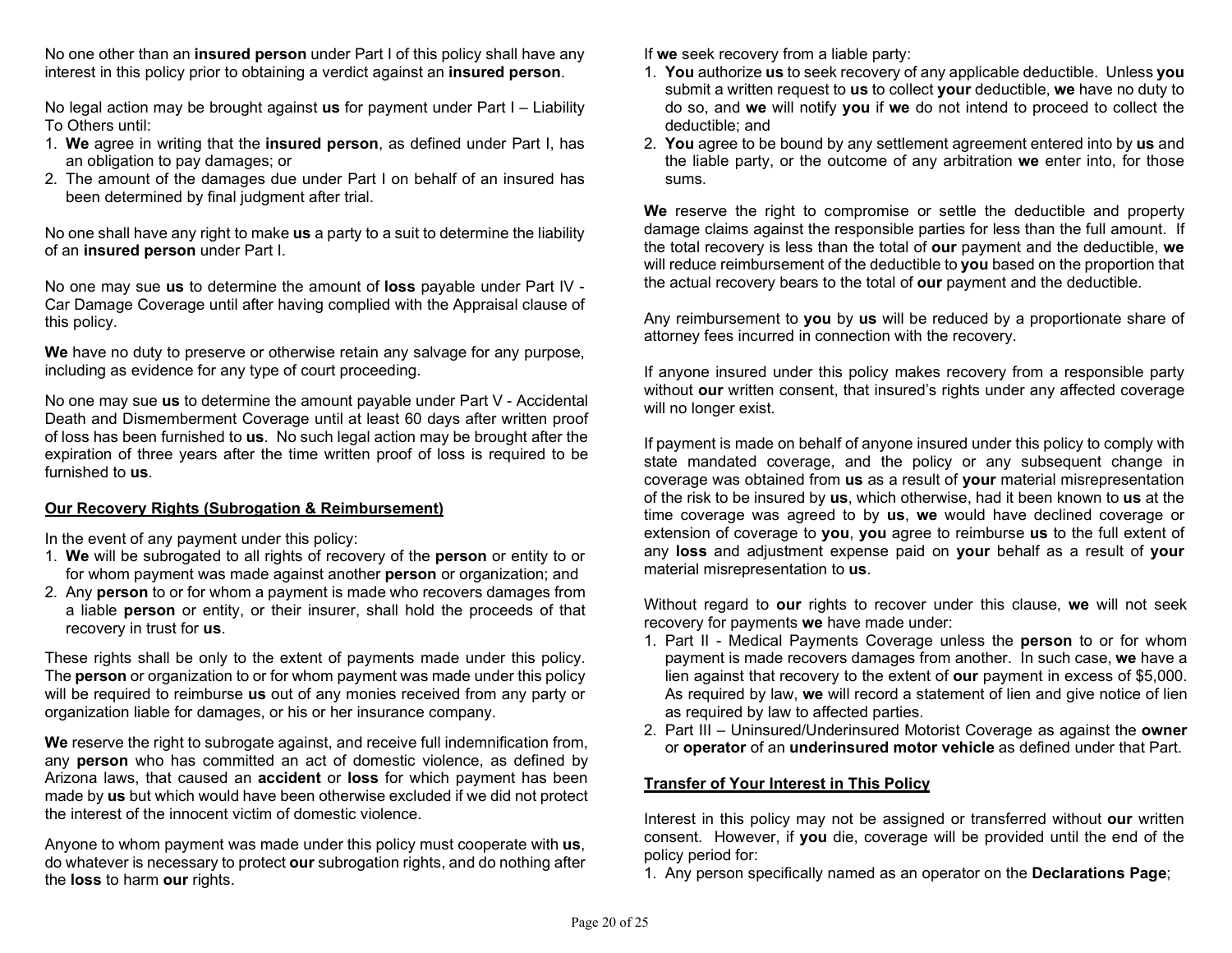- 2. The legal representative of the deceased person while acting within the scope of his or her duties as a legal representative; and
- 3. Your spouse, if he or she was covered under this policy immediately prior to your death or the termination of the marital relationship, as applicable.

If the insured car is sold, coverage will terminate as to that car when the buyer takes possession of the car and will not transfer to the new owner.

### Policy Changes

This policy, which includes the **Declarations Page**, endorsements issued by us, the Application, and any coverage election and rejection forms, contains all agreements between you and us. Its terms may not be changed or waived except by written endorsement issued by **us**. Notice to any agent or knowledge possessed by any agent or other person shall not change or affect a waiver on any portion of this policy nor stop us from exerting any rights under this policy.

If a change requires a premium adjustment, we will adjust your premium as of the effective date of the change. We may revise this policy form to provide more coverage without additional premium charge. If we revise this version of this policy form, our policy will automatically provide the additional coverage as to the date the revision is effective.

We rely upon the statements made by you in the Application for insurance to determine the amount of the premium for this policy. You agree to cooperate with us in determining if this information is correct and complete and you will notify us if it changes during the policy period. If this information is incorrect, incomplete, or changes during the policy period, we may adjust your premium during the policy period or take other appropriate action. To properly insure your car, you must promptly notify us when:

- 1. You change your address;
- 2. Any resident operators are added or deleted;
- 3. You acquire an additional or replacement car;
- 4. Any change in the operators in the household;
- 5. You or a relative get married or divorced; or
- 6. You or a relative obtains a driver's license or has a driver's license suspended, revoked, or refused.

### Cancellation and Non-Renewal

The **named insured** may cancel this policy by returning it to us or by advising us when at a future date the cancellation is to be effective.

We may cancel by mailing notice to the **named insured** shown on the Declarations Page at the last known address appearing on our records. Notice of cancellation will be mailed at least 10 days before the effective date of cancellation.

We will not cancel or refuse to renew this policy solely because of the location of residence, age, race, color, religion, sex, national origin or ancestry of anyone who is an insured. However, we may refuse to renew this policy if you establish a primary residence in a state other than Arizona.

We may cancel this policy for any lawful reason during the first 59 days of the first policy period. After this policy is in effect for 60 days, or if this is a renewal policy, we may cancel only for one or more of the following reasons:

- 1. The failure to pay premium or any installment of the premium;
- 2. For fraudulent misrepresentation when applying for this policy;
- 3. The loss of driving privileges through suspension or revocation of your operator's license or motor vehicle registration, or that of a principal operator of your insured car during the policy period;
- 4. The named insured, any person who resides in the same household as the named insured and customarily operates an insured car, or any regular operator:
	- a. Becomes permanently disabled, either physically or mentally, and that person does not produce a certificate from a doctor or a registered nurse practitioner testifying to that **person's** ability to operate a motor vehicle.
	- b. Is or has been convicted during the 36 months immediately preceding the effective date of the policy or during the policy period of:
		- (1) Criminal negligence resulting in death, homicide or assault and arising out of the operation of a motor vehicle;
		- (2) Operating a motor vehicle while in an intoxicated condition or while under the influence of drugs;
		- (3) Leaving the scene of an accident;
		- (4) Making false statements in an application for a driver license; or
		- (5) Reckless driving; or
	- c. Uses an insured car regularly and frequently for commercial purposes;
	- d. Uses an insured car while logged in to a transportation network company's digital network or software application to be a driver or is providing transportation network services, unless you either:
		- (1) Have obtained an endorsement to a private passenger auto policy that expressly provides such coverage; or
		- (2) Are covered by a motor vehicle liability insurance policy issued by another insurer expressly providing such coverage.

We may agree with the named insured not to cancel this policy due to the acts or driving record of a person who customarily operates an insured car if the named insured agrees in writing with us to exclude:

- a. That person by name from all coverage under this policy when operating any motor vehicle; and
- b. Coverage to and for the named insured for any negligence that may be imputed by law to the named insured arising out of the maintenance, operation or use of a motor vehicle by the excluded person.
- 5. We are placed in rehabilitation or receivership by:
	- a. The insurance supervisory official in our state of domicile; or
	- b. A court of competent jurisdiction; or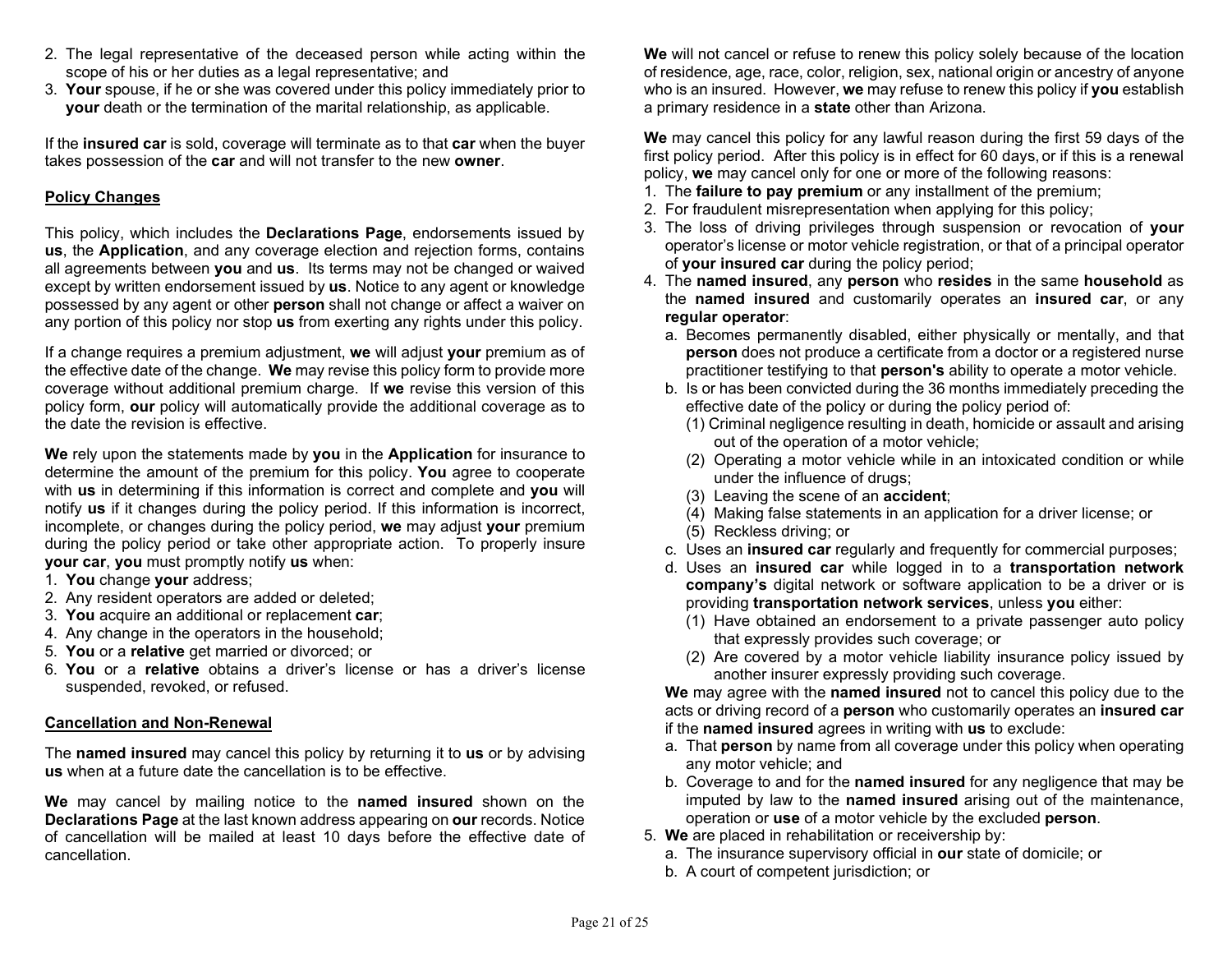- 6. The director of insurance:
	- a. Has suspended our certificate of authority due to a financially hazardous condition; or
	- b. Determines that the continuation of the policy would:
		- (1) Place us in violation of the laws of this state; or
		- (2) Jeopardize our solvency.

If we cancel or non-renew this policy for failure to pay premium, other than for the initial down-payment of the first policy period, a grace period will apply. If the payment due is not made before the end of the grace period, we will send a notice of cancellation or nonrenewal that takes effect as of the date that notice is mailed.

With respect to cancellation, this policy is neither severable or dividable. Any cancellaton will be effective for all persons and all vehicles.

If this policy is cancelled, coverage will not be provided as of the date and time shown in the notice of cancellation.

Upon cancellation, you may be entitled to a premium refund. We charge a fullyearned policy fee for each policy term.

If this policy is cancelled by us for any reason other than failure to pay premium, any refund due will be computed on a daily pro-rata basis, and subject to any fully-earned fees.

If this policy is cancelled at your request or due to **failure to pay premium**, any refund due will be calculated at a 90% of pro rata basis, and subject to any fullyearned fees.

If we decide to not to renew this policy, we will mail notice of nonrenewal to the named insured shown on the Declarations Page at the last known address appearing in our records. Notice will be mailed at least:

- 1. 10 days before the end of the policy period if the reason for nonrenewal is failure to pay premium; or
- 2. 45 days before the end of the policy period for any other reason.

Nothing in this "Cancellation and Non-Renewal" clause of the General Provisions shall waive our rights to void this policy pursuant to the policy terms.

# Automatic Termination

Coverage for your insured car shall terminate automatically when anyone other than you or a relative becomes the owner of the vehicle.

This policy will also terminate automatically at the end of the current policy period if we offer to renew or continue your policy and you do not accept the offer. Our renewal offer is considered rejected if there is any failure to pay premium, when due or within any grace period that applies, for the renewal.

If this is a certified policy of liability insurance and another certified policy of liability insurance liability insurance is obtained on an insured car, coverage for the insured car will be prorated with other valid and collectible insurance.

In the event you end this policy or coverage for a car, as set forth above, we will mail you a notice of lapse or termination.

### Proof of Notice

We may mail or deliver any notice to the named insured. Proof of mailing of any notice will be sufficient proof of notice. However, if we cancel or non-renew this policy for any reason other than **failure to pay premium**, the notice will be mailed by certified mail or United States Postal Service Certificate of Mailing.

### Fraud and Misrepresentation

The statements made by you in the application are deemed to be representations. This policy will be void from its inception if any misrepresentations, omissions, concealment of facts or incorrect statements in the application are: (1) fraudulent; (2) material to the acceptance of the risk; and (3) we in good faith would have not issued the policy if the true facts had been known to us as required either by the application or otherwise.

If any representation regarding a material fact or circumstance contained in any notification of change is false, misleading, or affects the acceptance or rating of the risk by us, by either direct misrepresentation, omission, concealment of facts, or incorrect statement, this policy will be void from the effective date of the change.

This provision shall also apply to misstatements of use and omissions of fact. We do not provide coverage for any insured person who has made fraudulent statements or engaged in fraudulent conduct in connection with any **accident** or loss for which coverage is sought under this policy.

No coverage is provided for any **accident** or **loss** if we void this policy. However, if an accident occurs before we give notice to the named insured that the policy is void from its inception, our voiding of the policy will not affect coverage under:

- 1. Part I of this policy for claims of innocent injured parties for damages in an amount less than or equal to the **minimum limits** of required liability coverage.
- 2. Part IV of this policy, as related to the legal interest in the **insured car** of a named insured, or the named insured's spouse or relative who resides in the same household as the named insured, when that person sustains the loss as a result of an act of domestic violence, as defined in the Arizona laws as amended, and:
	- a. That **person** has not:
		- (1) Participated in;
		- (2) Contributed to: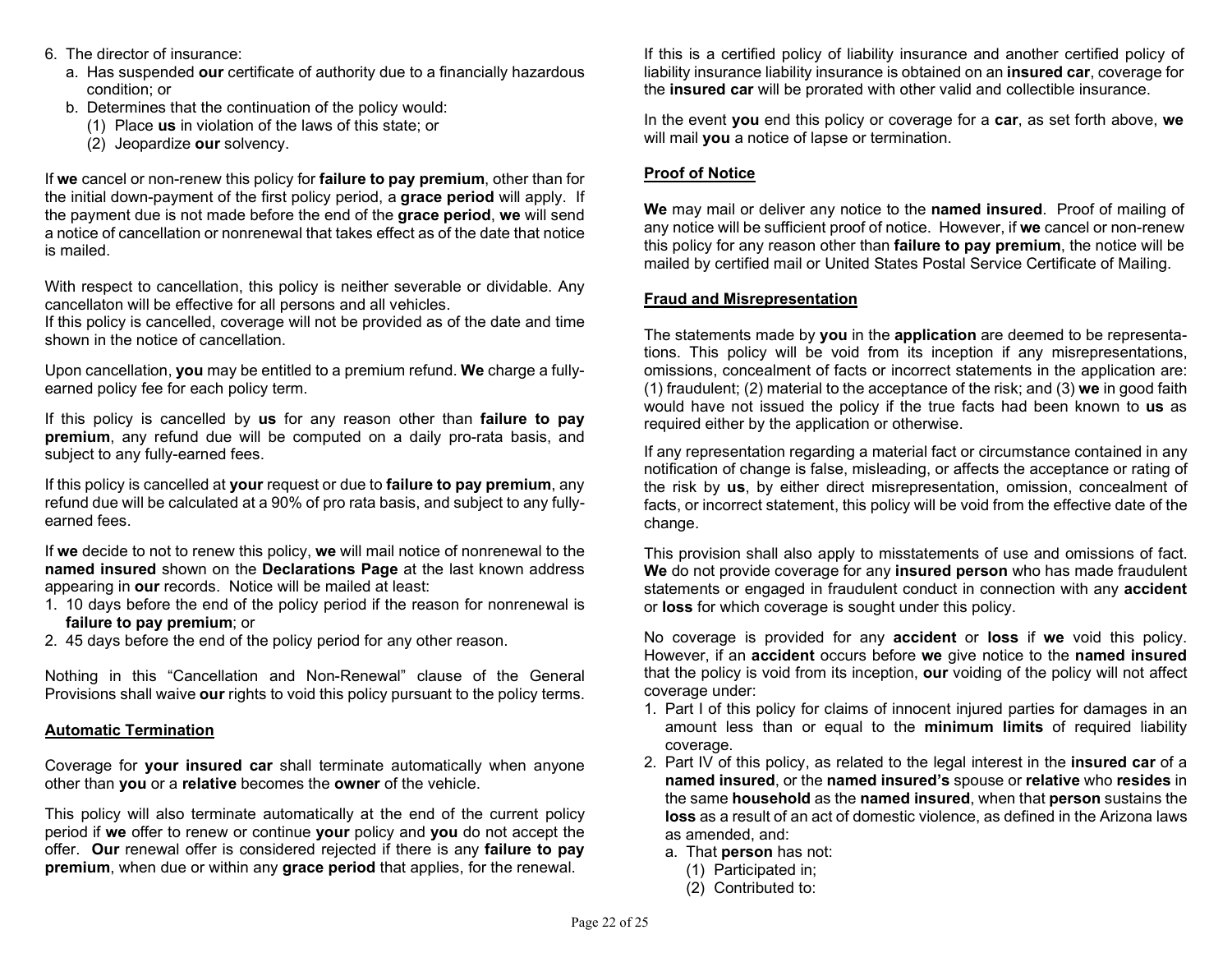(3) Directed; or

(4) Consented to;

the intentional act causing the loss; and

b. That person cooperates in any investigation relating to the loss.

Other than as set forth here, we will not be liable for any claims or damages in excess of the minimum limits of liability coverage or for any other claims under any other part of this policy. You must reimburse us for any payments made and expenses incurred by us after we give you notice that this policy is void.

If we void this policy and you or your assignee or representative contest our rescission of this policy, you must reimburse us for all of our attorney fees, costs and expenses when we prevail in such legal action.

# Our Right to Void for Failure of Initial Payment

Coverage under this policy is conditioned upon our receipt of complete and unconditional payment of the initial down-payment of premium. If you make your initial payment by check or any method other than cash, this policy is void as if never issued, and there will be no coverage at any time, if the initial payment is not honored for any reason when first presented for payment to your bank or financial institution or if there is any other failure to pay premium for the initial down-payment. No grace period will be provided for the payment of any premium due under this policy for the initial down-payment of premium. If this policy is void we will not cover any claims, loss or damages of any kind. You must reimburse us for any amounts we are required by law to pay after we void the policy.

### Policy Conformed to Statutes

Terms of this policy that are in conflict with the statutes or other applicable law of the state of Arizona are hereby amended to conform to the applicable state law, except as necessary under the terms of this policy to meet the requirements of the motor vehicle responsibility laws of another state or province. All other terms remain in full effect.

# Conditions Precedent

There is no coverage provided under this policy until there has been full compliance with all of the terms and conditions of this policy.

# **Bankruptcy**

The bankruptcy or insolvency of a **person** insured by this policy, or that person's estate, shall not relieve us of our obligations under this policy.

# YOUR DUTIES & REPORTING ALL ACCIDENTS AND LOSSES

IMPORTANT: For coverage as described in this policy to apply, all notice requirements, duties, and policy terms that apply must be properly performed. Not doing so will result in a claim or coverage being partially or fully denied if our rights are prejudiced as a result of any failure to meet these requirements.

### Notice of an Accident or Loss

In the event of an **accident** or **loss**, it must be reported it to **us** or one of **our** authorized agents as soon as practicable. The report must give time, place and circumstances of the accident or loss including the names and addresses of all injured parties and all witnesses involved in the **accident** or loss.

# Other Duties

Anyone claiming any coverage under the policy must:

- 1. Cooperate with us and assist us in any matter concerning a claim or lawsuit.
- 2. Refuse to assume any obligation or incur any unreasonable and unnecessary expenses at the time of the **accident** or **loss**.
- 3. Immediately send us any legal papers relating to any claim or lawsuit.
- 4. Submit to physical examination at our expense by doctors we select as often as we may reasonably require.
- 5. Authorize us to obtain medical, wage and other records. Any medical records requested will pertain to the bodily injury arising from an accident.
- 6. Provide any written proof of loss that we require.
- 7. Submit to statements or examinations under oath and subscribe to the same as we may reasonably require. We may require that such statements or examinations be recorded and videotaped, as well as conducted individually and outside the presence of witnesses or other **persons** seeking coverage or benefits under this policy.
- 8. Provide us with any personal financial information we request for underwriting, policy servicing or claims handling purposes, or provide us with written authorization to obtain such information. This includes such information as social security numbers, credit history and any other related information. We limit both the collection and use of customer information to the minimum needed to administer our business.

Anyone claiming Uninsured/Underinsured Motorist Coverage must:

- 1. Contact the police within 24 hours, or as soon as is practicable, after the accident if a hit and run driver is involved;
- 2. Promptly send us copies of any legal papers if suit is brought; and
- 3. Comply with all other policy terms under Part III.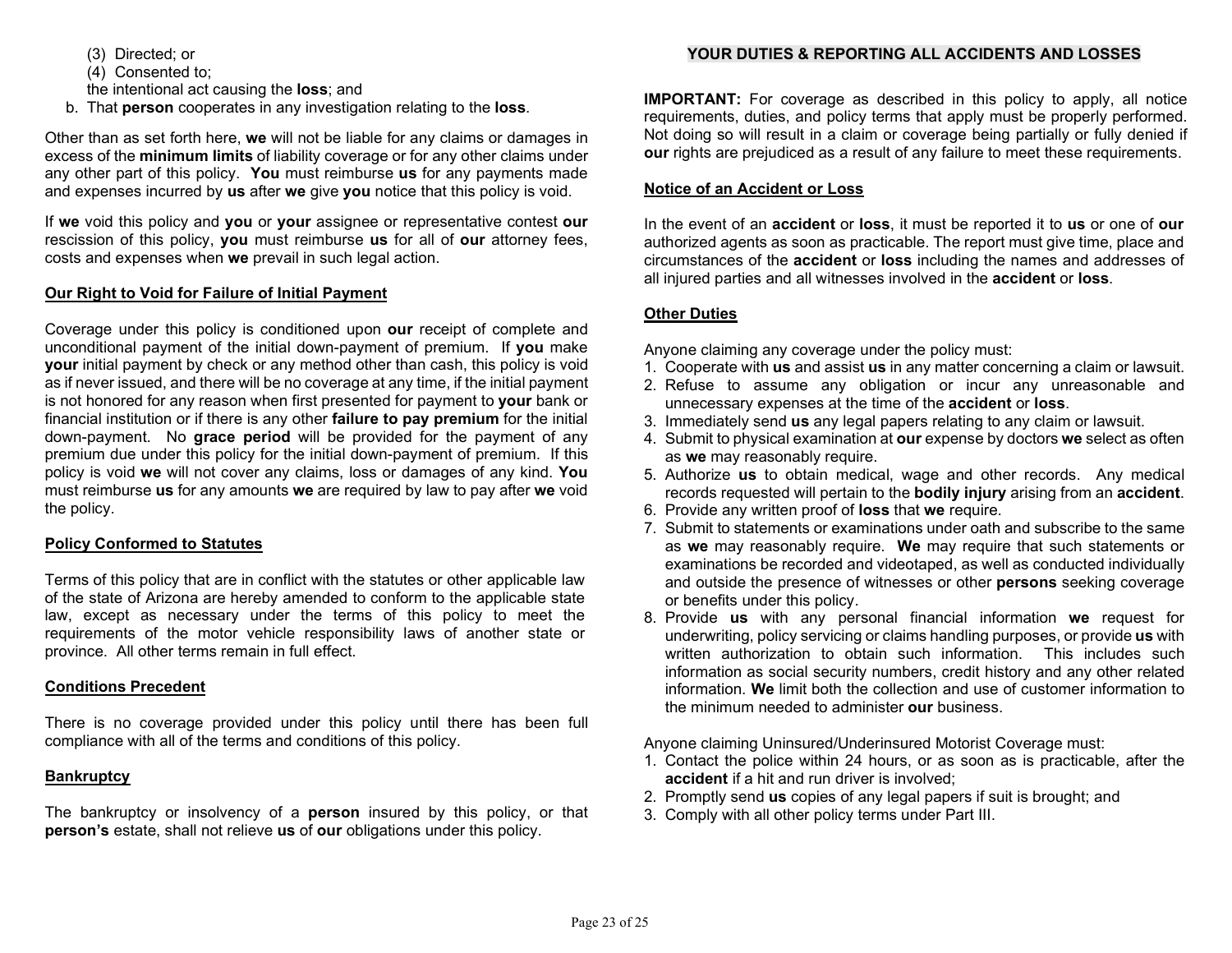Anyone claiming any coverage under this policy must also:

- 1. Take reasonable steps after loss to protect an insured car and its equipment from further loss. If you fail to do so, any further damage will not be covered under this policy. We will pay reasonably necessary expenses incurred in providing that protection.
- 2. Report the total theft of the car to the police promptly and as soon as practicable after the loss.
- 3. Allow us to inspect and appraise the damage to an insured car before its repair or disposal.
- 4. If a hit and run motorist is involved, adequate proof of loss and a statement under oath must be filed with us within 30 days of our request.
- 5. Give us information about any lien or encumbrance against the car involved in the accident or incident giving rise to the damage or loss.

If a claim or coverage is partially or fully denied for failure to:

- 1. Comply with any notice requirement;
- 2. Perform any of the duties listed above or in this policy; or
- 2. Otherwise comply with all policy terms;

it will not affect liability coverage required by Arizona law up to the minimum limits, for bodily injury sustained by a third party in an accident caused by an insured person under Part I of this policy. If we are required to pay any such liability claim, we are entitled to reimbursement of, and reserve all rights to indemnity for, payments made and costs incurred by us, against any person who has committed fraud or misrepresentation, or who has failed to cooperate with us by breaching one of these duties or policy terms.

IN WITNESS WHEREOF, the Company has caused this policy to be executed and attested.

\*\*\*\*\*\*\*\*\*\*\*\*\*\*\*\*\*\*\*\*\*\*

President

G yartiy

**Secretary** 

# ENDORSEMENTS

When any Endorsement applies, all other terms, limits and conditions of the policy that do not conflict with the terms of the Endorsement shall continue to apply.

THE FOLLOWING NAMED DRIVER NON-OWNED COVERAGE ENDORSEMENT APPLIES ONLY IF FORM NUMBER E-400 APPEARS ON YOUR DECLARATIONS PAGE.

# NAMED DRIVER, NON-OWNED COVERAGE

If you have elected Named Driver, Non-Owned Coverage, we will only cover the permissive use of a "non-owned car" by the named insured. Any coverage provided under this policy shall be excess over any other applicable insurance, self-insurance or bond providing the same or similar insurance or benefits. The following policy changes shall apply:

- 1. The general policy definition of "you" and "your" are revised and "you" and "your" mean the named insured. No entity or person other than the named **insured** has any insurance under this policy.
- 2. The definition of "insured person" is revised in all parts of the policy and "insured person" means the named insured. No entity or person other than the named insured has any insurance under this policy.
- 3. No coverage applies under the policy for use of any car other than the permissive use of a non-owned car by a named insured.
- 4. No coverage applies under the policy for any person other than the named insured.
- 5. The "Other Insurance" clause in every part of this policy is revised and any insurance we provide shall be excess over any other applicable insurance, self-insurance or bond providing the same or similar insurance or benefits. However, this will not apply for purposes of Part I - Liability To Others and Part III - Uninsured/Underinsured Motorist Coverage, but only as compared to a liability insurance policy or bond issued to or for an auto business that applies to the permissive use of a non-owned car used in that auto business when that non-owned car is being operated by the named insured under this policy.
- 6. No Car Damage Coverage applies under the policy.

# E-400 (05/2010)